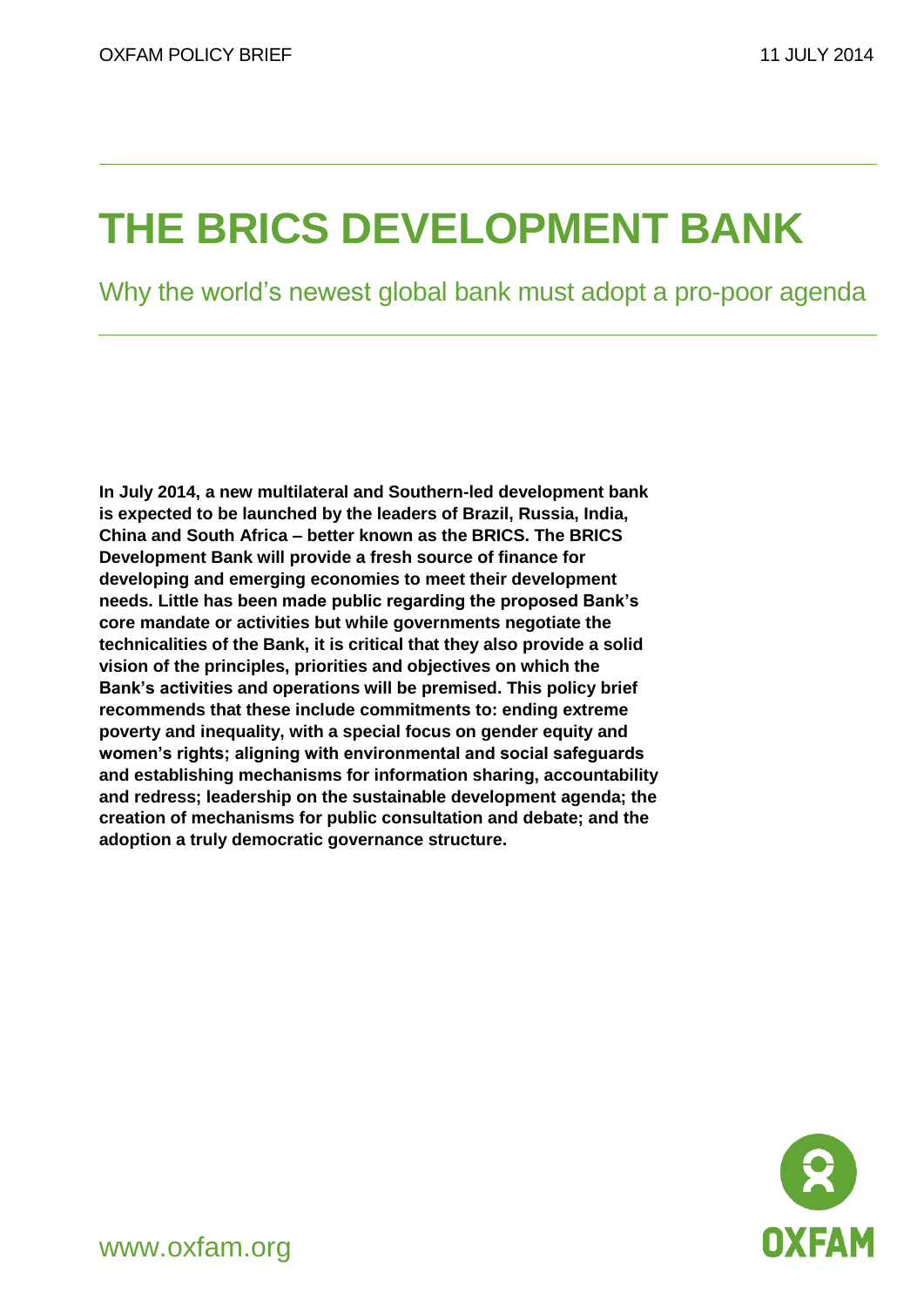# INTRODUCTION

### BACKGROUND

The association of five major emerging national economies, Brazil, Russia, India, China and South Africa (BRICS) has a special responsibility towards helping the world achieve its goal of ending extreme poverty, reducing inequality and achieving sustainable development, as they collectively represent some of the world's greatest challenges and achievements. Despite remarkable strides made in reducing poverty within India and China, BRICS countries still house nearly half of the world's poor and – with the exception of Brazil – have experienced a rise in inequality in recent years. The creation of a BRICS Bank, and with it the promise of reforming the global development architecture, offers a real and concrete opportunity for governments of these countries to ensure development financing is sensitive to the needs of those who are poorest and most marginalized. In a press release issued during the 2013 Durban BRICS Summit, Oxfam said: 'BRICS leaders are blazing a trail in reforming the global financial architecture. But the devil is in the detail. If the BRICS Bank fights poverty and inequality it could be a big success. But if it focuses only on big-ticket schemes that fail to directly benefit poor people it could do more harm than good.<sup>1</sup>

There are currently very few documents within the public domain that clearly articulate a mandate and framework for the proposed BRICS Bank, particularly from a pro-poor and pro-equity perspective. Furthermore, civil society engagement with BRICS-related processes has been relatively low, although there is interest to engage much more substantively. This policy brief aims to move beyond the BRICS governments' current focus on technicalities around capital contribution and governance, and instead provide a solid vision for the principles, priorities and objectives on which the Bank's activities and operations should be premised. It seeks to demonstrate how the BRICS Bank could be used as an instrument to promote pro-poor development and reduce inequalities, both within the BRICS countries and in other partner countries where projects will be implemented.

### AN IDEA WORTH CELEBRATING?

Leaders of the five BRICS countries will convene their seventh round of discussions in Fortaleza, Brazil, in July 2014. While global interest in their activities is far less than the level of enthusiasm seen in the period between 2009 and 2012, there is a fair level of anticipation around the announcement of their first major institutional initiative – a new development bank, called the BRICS Development Bank.

The new Development Bank is a logical extension of the *raison-d'etre* of the BRICS itself. The chief ambition of this political entity – formed soon after the global meltdown of 2008, and at the time comprising only four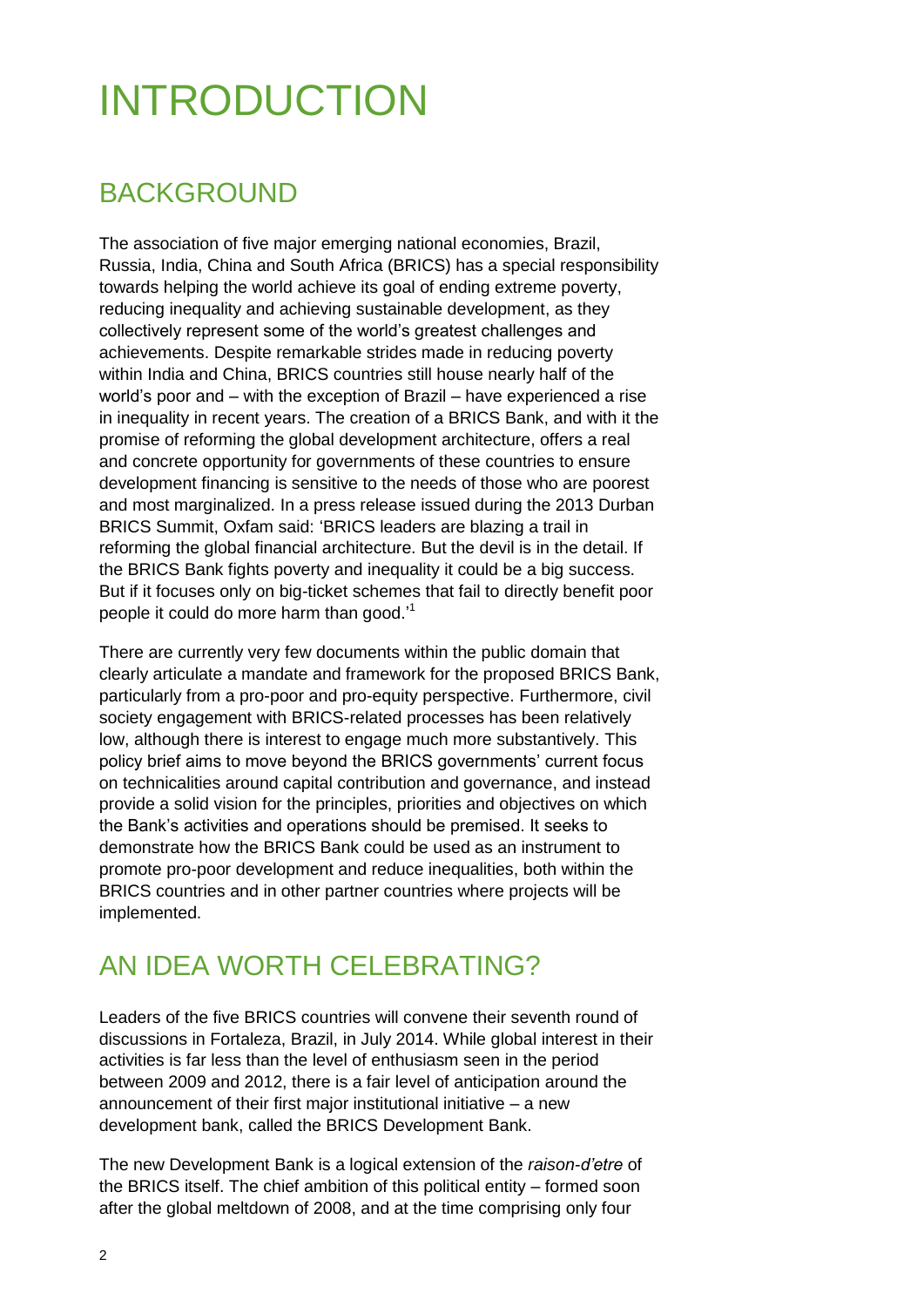BRIC countries – has been the reform and democratization of international financial institutions, as stated at the first summit held in Yekaterinburg, Russia, in 2009. The revision of voting and shareholder rights within the International Monetary Fund (IMF) and World Bank in favour of greater power -sharing between traditional donor countries, emerging economies and other developing countries has, for instance, been an explicitly stated objective of the group.<sup>2</sup> The idea of a BRICS Development Bank, serving as a counterweight to the Bretton Woods institutions was first mooted at the 2012 BRICS Summit in New Delhi, during which finance ministers of the collective were charged with preparing a feasibility report on a 'New Development Bank'.<sup>3</sup> In 2013, at its fifth summit , in Durban, South Africa, the BRICS announced its intent to launch the Bank the following year in Fortaleza . Little else was revealed to the global community other than an agreed focus on '*mobilizing resources for infrastructure and sustainable development projects in BRICS and other emerging economies and developing countries* ', and in a manner that will '*supplement the existing efforts of multilateral and regional financial institutions for global growth and development*' . 4

The launch of a new Development Bank has been received as an idea that is not just welcome, but crucial in the context of the political and economic disruptions that have come to the fore since the 2008 financial crisis. Policymakers and think -tanks have acknowledged that the transition into a multi -polar, economically fragile and politically unstable world has been accompanied by a new generation of development challenges that include addressing growing inequality, coping with demographic challenges, balancing environmental sustainability with economic growth , and promoting peace and stability . All of which will require radically new ways of thinking and approaches , and fundamental changes in the way in which countries of the North and South have traditionally engaged with each other. The inter -governmental Open Working Group, charged with drawing up the Sustainable Development Goals (SDGs) that will define global development efforts after 2015, has recognized that 'developing countries need additional resources for sustainable development', and asserts the need for the 'significant mobilization of resources from a variety of sources and the effective use of financing, in order to promote sustainable development'.<sup>5</sup>

The UN Development Programme, through its 2013 Human Development Report, has drawn attention to the potential for new resources for development financing within the global South, while also observing that efforts in this context need to be organized around principles of 'coherent pluralism': a worthwhile caution that new solutions to the world's financing challenges need to complement, rather than compete, with existing initiatives. This line of thought appears to be reinforced by the World Bank Group (WBG),<sup>6</sup> judging from the support extended by former World Bank President Robert Zoellick in 2012.<sup>7</sup> Jim O'Neill, the economist responsible for directing global attention towards the economic potential of the BRIC countries in 2001, goes a step further and describes the initiative as one that is 'inevitable and in the long-term interests of the West'.<sup>8</sup>

The new Bank is expected to provide a fresh source of financing for developing and emerging economies whose development needs are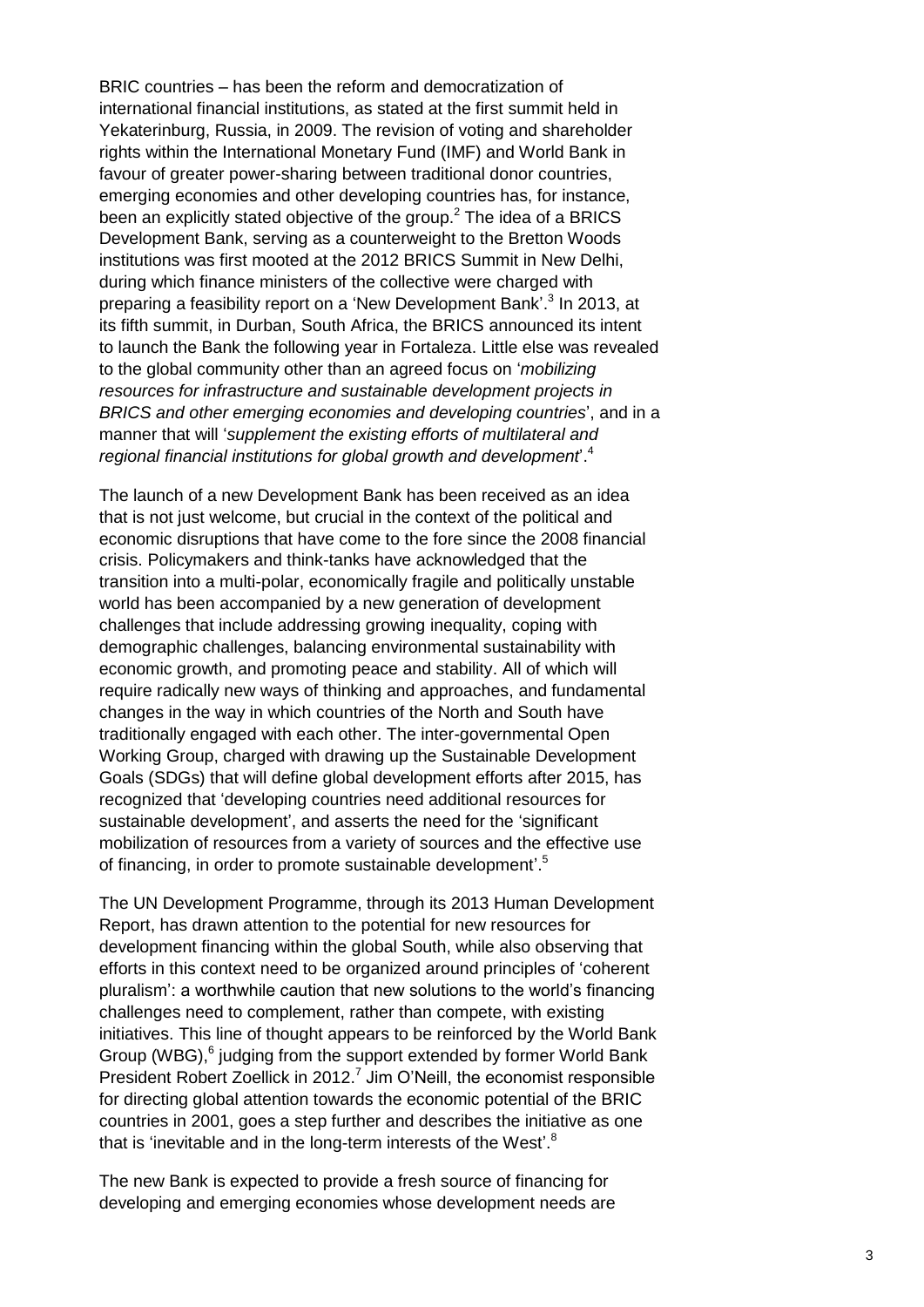currently not being met through existing financial institutions. It is estimated that, at current levels, even the combined assistance from multilateral development banks and official development assistance (ODA) will only be able to meet 2-3 per cent of the projected infrastructure needs of developing countries.<sup>9</sup> In addition to this, most emerging economies face immense challenges related to the survival and service needs of their populations, but are gradually becoming ineligible for concessional loans through the World Bank's International Development Association (IDA) as this only provides assistance to countries with a per capita income of less than \$1,205. In the case of India, for instance, special transition arrangements have been made to enable credit lines through IDA and the non-concessional International Bank of Reconstruction and Development (IBRD) to meet its credit requirements. However, this arrangement is set to cease in the near future, with predictions of a credit crisis for India, which in recent years has already accessed the maximum volume of resources permissible to a singleborrower within IBRD.<sup>10</sup> The BRICS Bank, it is hoped, will help meet this gap by not only channelling savings available from within its membership, but also mobilizing resources from other middle-income countries and potential supporters, such the oil-rich nations. The World Bank's Global Investment Horizons Report 2013, for instance, predicts that developing countries will account for nearly half of the world's capital and global investments by the year 2030.<sup>11</sup>

Loftier ambitions for the new Bank, however, include the development of an intra-BRICS currency market through measures taken to foster easy conversion of the real, ruble, rupee, renminbi and rand, thereby allowing a diversification of foreign exchange reserves. The creation of a BRICS reserve currency that could challenge the current dependence on the dollar as the sole global reserve currency, and be positioned on par with the IMF's Special Drawing Rights (SDR),<sup>12</sup> is a scenario envisaged by those enthusiastic about the BRICS' ability to fundamentally challenge the current financial system. In addition to the promise of an alternative currency reserve, optimism around the rise of the new Bank is also linked to the potential it offers to redefine traditional 'donor-recipient' hierarchies and introduce a new era of 'global partnerships' where the transfer of resources, expertise and technology is organized around shared needs, expectations and experiences. The Millennium Development Goals (MDGs), specifically MDG.8 ('to develop a global partnership for development'), attempted to specifically address this issue. The perceived failure of donor countries to meet responsibilities outlined in MDG.8 calls for greater attention to strengthen global partnerships in the new development framework that will replace the MDGs after 2015. The launch of the BRICS Development Bank is an opportunity for coursecorrection in line with the transformations called for by global processes, such as the Busan Forum for Aid Effectiveness in 2011, the Rio+20 conference in 2012, the UN-led post-2015 sustainable development consultations, and the Global Partnership for Development Cooperation in 2014.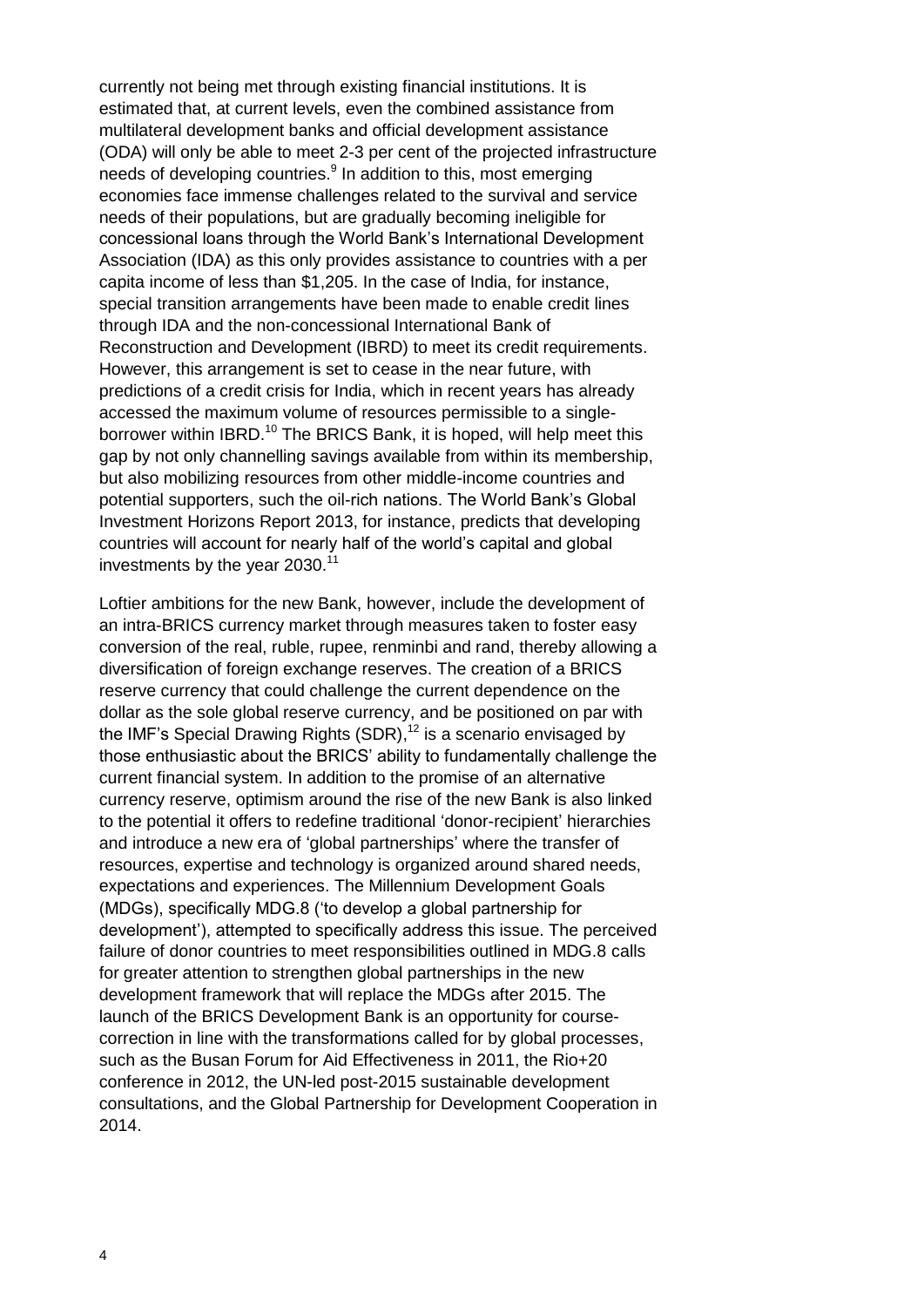### BEING THE CHANGE: HOW THE NEW BANK COULD ADOPT A TRANSFORMATIONAL DEVELOPMENT AGENDA

In contrast to its lofty ambitions, the stated purpose of the BRICS Development Bank at this point is an opaque reference to investments in infrastructure and sustainable development projects within BRICS and other developing countries. The experience of National Development Banks within BRICS countries points to an overwhelming emphasis on export-oriented growth and investments directed at helping middle to large economic enterprises find a foothold in the international market. The Brazilian National Bank of Social and Economic Development, for instance, was created in 1952 to support the development policies of the country and the industrialization process. By the 1990s its efforts were directed almost entirely to the privatization of national companies. In the 2000s, its focus shifted to the promotion of large industries and the internationalization of its businesses, with large enterprises receiving 58 per cent of its annual disbursement of \$65.8bn in 2012. Similarly, China's Exim Bank is oriented towards promoting Chinese exports, with disbursements of \$31bn directed exclusively towards this objective in  $2013.^{13}$ 

Economists point out that such an overwhelming emphasis on aligning with global markets has had the counter-effect of making national economies excessively vulnerable to fluctuations in international currency and commodities. This undermines local and national demand for goods and services, and puts populations already affected by poverty and social exclusion at even greater risk, as a result of pressures related to land acquisition and reductions in subsidies on essential services. It also increases the tendency among employers to disregard worker safety and employment standards in the struggle to remain competitive in the international market.<sup>14</sup> The Bangladeshi garment industry and mining enterprises of India and South Africa are well-known examples of this skewed form of development, which caters to international demand, while compromising the rights and entitlements of local populations.

In this context, it is crucial that the BRICS countries commit to taking their flagship initiative beyond traditional notions of development banking and work instead to define and detail a transformational agenda for the new Development Bank.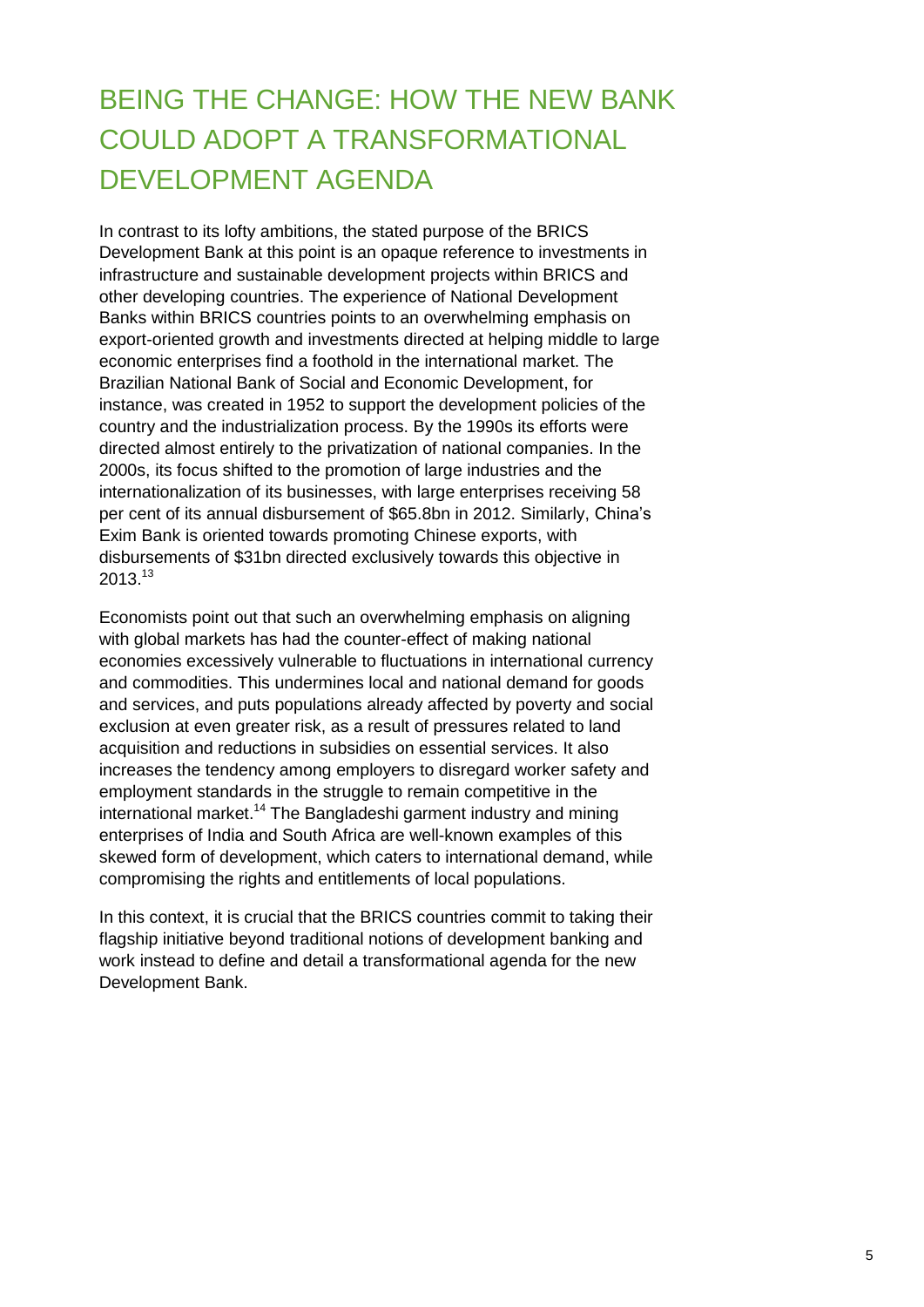# 1 ADOPTING AN INSPIRED VISION

#### **1.1 An opportunity for leadership of the Sustainable Development agenda**

As the world gears up to adopt a new global framework on development, the BRICS countries have an opportunity to provide conceptual and operational leadership on the all-important agenda of 'sustainable development', the call for which emerged most notably from discussions held at the 2012 Rio+20 Summit in Brazil. Not surprisingly, Rio+20 was seen as a defining moment for the BRICS group, in terms of its ability to demonstrate visible coherence and consensus on key issues. The idea of 'sustainable development' has since dominated international development discourse, and it has the potential to become the lynchpin across MDGs, climate change and financing related discussions. Given that both the inter-governmental negotiations around the SDGs and the UN Framework Convention on Climate Change (UNFCCC) will culminate in 2015, the launch of the BRICS Bank comes at an opportune moment and can serve as a global reference point for innovative thinking. New partnerships need to ensure sustainable development is the 'global guiding principle and operational standard', as pointed out in the UN Secretary General's 2013 annual report.<sup>15</sup>

Oxfam believes that a transformational approach to sustainable development must necessarily aim to achieve a balance between planetary and social boundaries, as outlined in Oxfam's discussion paper, 'A Safe and Just Space for Humanity'. <sup>16</sup> Achieving sustainable development means ensuring that all people have the resources to fulfil their human rights, such as food, water, health care, and energy, while also ensuring that humanity's use of natural resources does not place too much stress on critical Earth-system processes, such as by causing climate change or biodiversity loss.

The BRICS Development Bank must adopt a vision of 'sustainable development' that is directed towards ending deprivation and building human capacities, while also paying attention to the responsible use of natural resources within planetary limits. In the context of the challenges faced by the developing world, the new Bank must direct its efforts towards ending extreme poverty, deprivation and hunger, and ensuring human rights for all; so that everyone has their essential needs met, and can access the resources, capabilities and freedoms needed for human well-being.

Within this context, there must be a special focus on expanding the rights of women and marginalized communities, improving their access to natural resources, and minimizing the human impact of environmental stress. BRICS countries must lead by example on the need to separate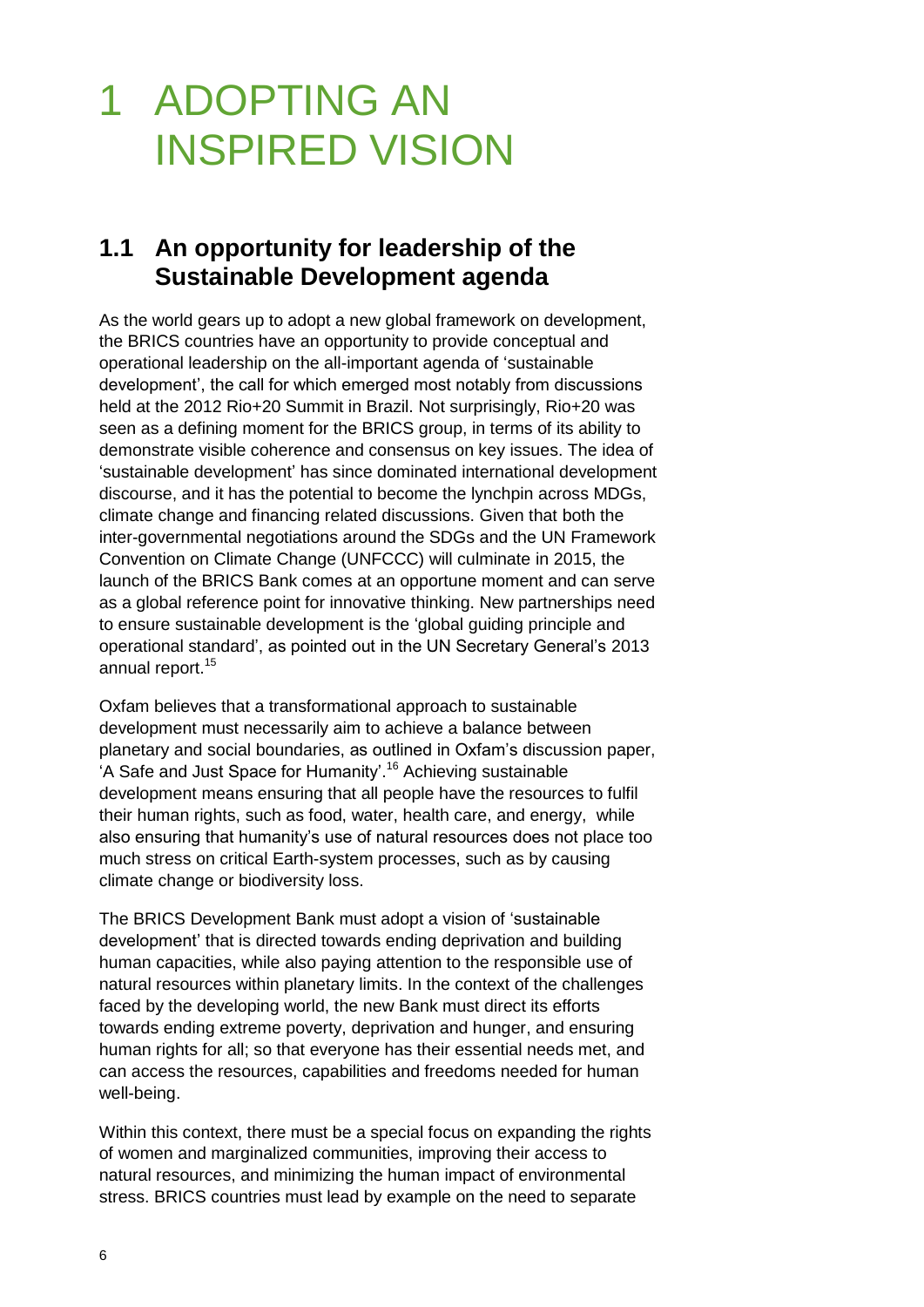growth from resource use, by providing incentives for resource-efficiency, selecting development paths that support environmental sustainability, and respecting critical natural resource thresholds at the relevant scale (local, regional, global), in order to protect and sustain human life.

#### **1.2 The Development Bank: A platform for BRICS-led insights**

BRICS countries have been at the forefront of the global effort to end poverty. While the contributions made by China and India in achieving the global target of halving extreme poverty (MDG.1) in the last decade have been widely recognized, the current challenge of extreme inequality within developed and developing countries requires a greater sharing of perspectives and policies. For instance, those demonstrated by Brazil in relation to addressing the challenges related to discrimination and the unequal distribution of wealth, opportunities and assets. Poverty reduction in Brazil has been strongly linked to tackling inequality. India and South Africa, on the other hand, have seen an increase in inequality since the turn of the century. In the case of South Africa, there is worrying evidence that unless inequality is actively and immediately addressed, more than a million additional people will be pushed into extreme poverty by 2020, notwithstanding strong GDP growth.<sup>17</sup>

Oxfam believes the BRICS countries have a critical leadership role in promoting equitable and sustainable development*.* The new Development Bank must represent a firm understanding that, in the present day, inequality is a major barrier to growth. By directing its effort towards reducing inequality, the Development Bank would be able to work directly to reduce poverty and also ensure that future growth is more pro-poor.<sup>18</sup> Furthermore, a reduction in income inequality is also known to ensure reduced poverty, even in the absence of growth.<sup>19</sup>

According to the UN Economic Commission for Latin America and the Caribbean, efforts to address inequality include the twin imperatives of the 'abolition of privilege and firm establishment of equal rights for all individuals' on one hand, and the 'distribution of resources in society in a way that allows all members to exercise their rights effectively' on the other.<sup>20</sup> In keeping with this, Oxfam believes it is important for the activities and investments of the BRICS Bank to be directed towards making societies fairer and making power more accountable. The BRICS Bank must have an all-pervasive focus on equity and redistribution. A focus on addressing social exclusion, on achieving gender equality, and on fulfilling the rights and needs of the most marginalized and vulnerable groups in society is crucial if the Bank is to make a difference. This also involves working to end extreme inequality, so that wealth, opportunities and assets are shared fairly, within and between countries. Increased capacity for domestic revenue mobilization, improved tax transparency and robust accountability systems are an integral part of the challenge to end extreme inequality.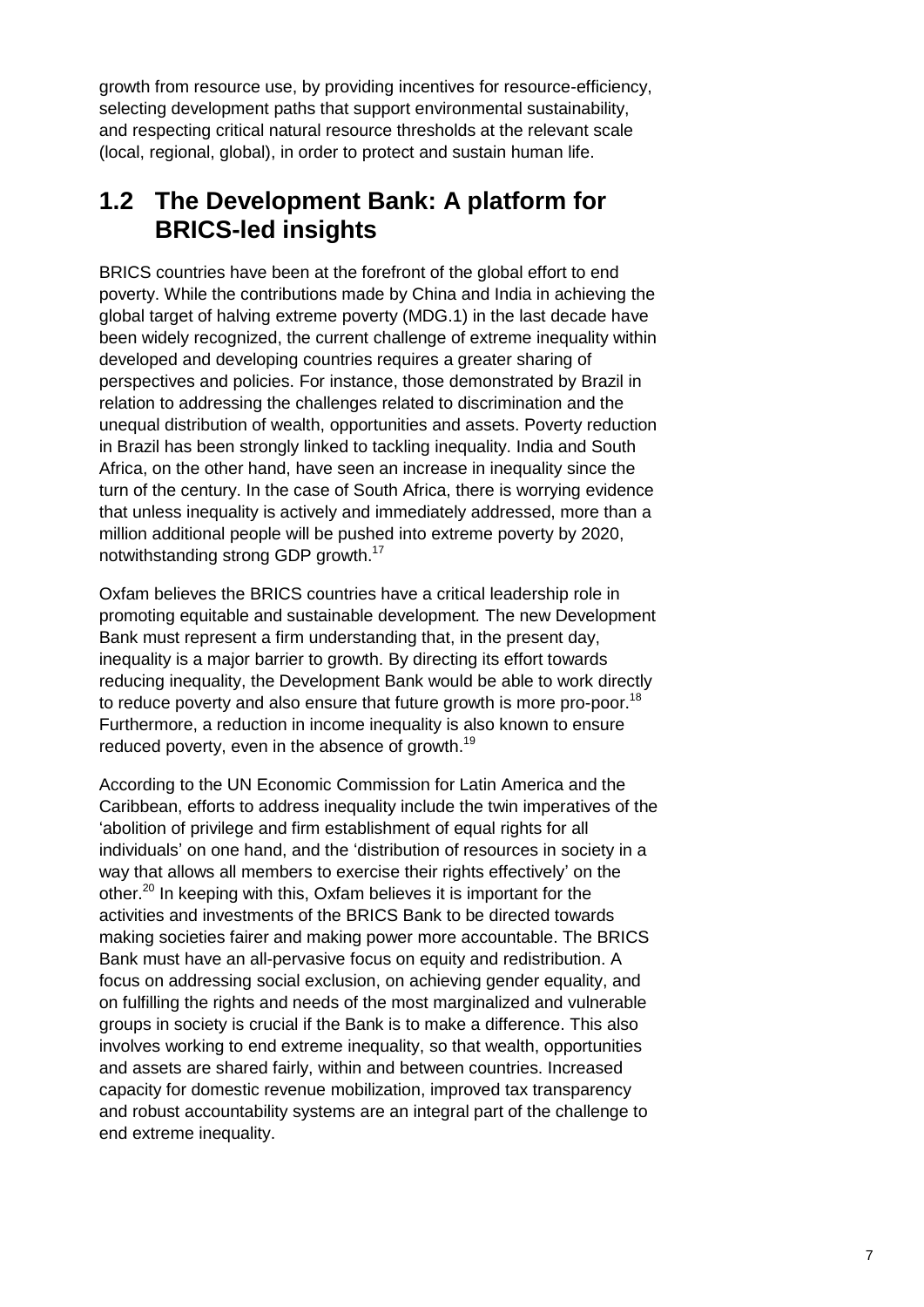### **1.3 The BRICS Development Bank, gender equity and women's rights**

In keeping with the BRICS' stated focus on addressing gender disparities, the Development Bank must emphasize the promotion and protection of women's rights as an outcome of its operations. A reduction in gender inequality is an important indicator of long-term economic growth, including creating gender-equal conditions in the way that power and resources are organized in the household, in labour markets and in the activities of the state.

Experiences from within BRICS countries shows that a focus on economic growth alone does not take care of more complex, socially determined inequalities.

In India, for instance, despite increases in the number of girls in education and in women's average incomes, female participation in the workforce in 2008 was lower than in 1983. Even with high levels of growth, India continues to experience very high levels of maternal mortality.<sup>21</sup> Brazil, on the other hand, has been able to more successfully address gender gaps in health and education, and make progress on otherwise formidable gaps in the economic and political participation of women. $^{22}$ 

The BRICS countries must create mechanisms that ensure women's equal and active role in all areas of society, including an explicit strategy on addressing the social, economic and political barriers faced by women and the exchange of expertise and strategies on dealing with shared concerns, such as women's ownership of productive assets and genderbased violence.

Oxfam recommends that the BRICS Development Bank adopt, as part of its objectives, a commitment to tackle the inequalities that exclude women and girls and limit their opportunities for economic, social and political participation. The BRICS Bank must include in its mandate the exchange of knowledge and resources to promote the reform of discriminatory legislation and institutions, targeted action to meet women's health and education needs, and the removal of barriers to women's participation in high-quality employment. Investments aimed at strengthening women's voice – in parliaments, in the home and in society at large – must be prioritized; as must initiatives that seek to change prevailing social norms that limit their access to assets, income and decision making.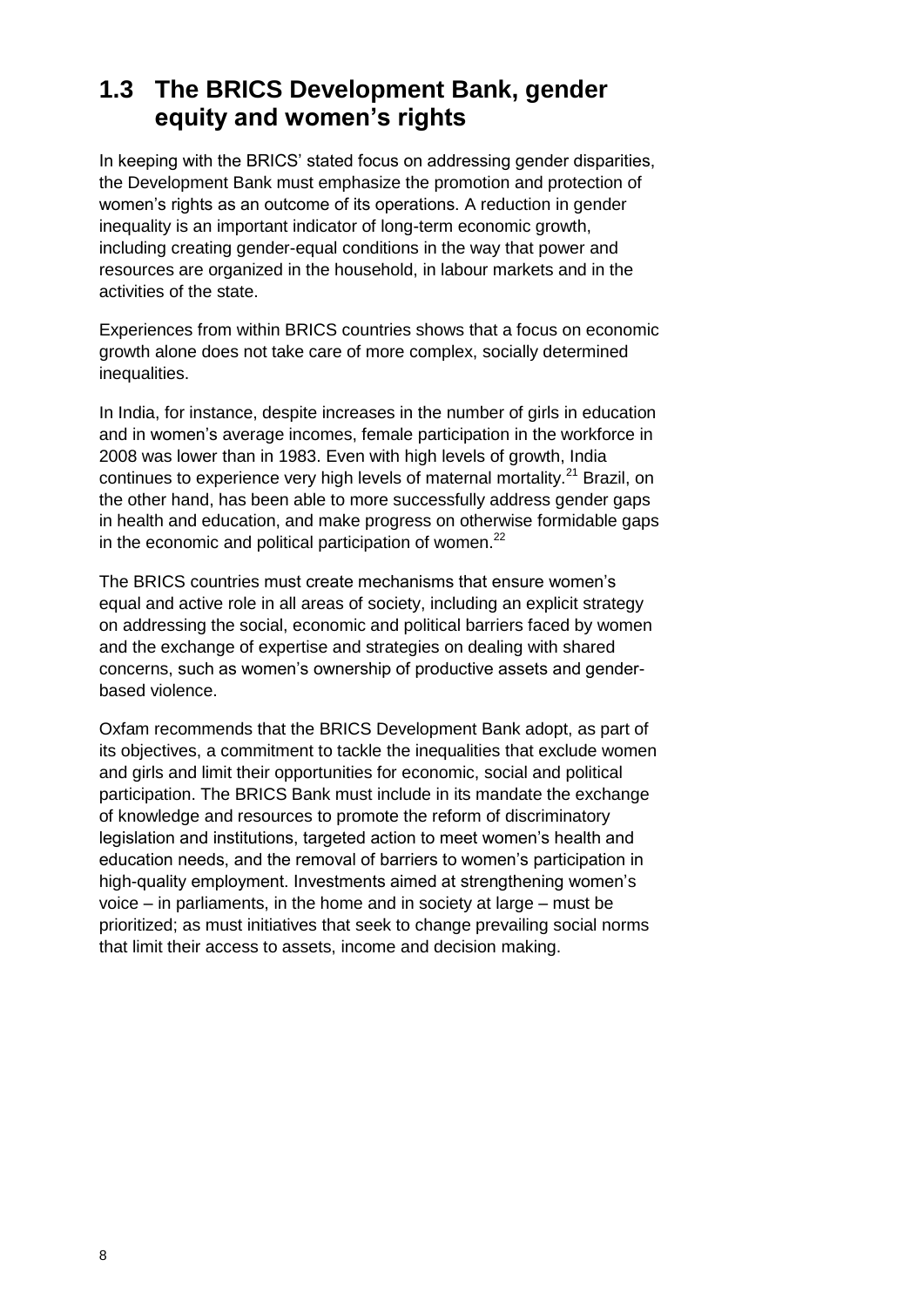## 2 REALIZING A TRANSFORMATIVE DEVELOPMENT AGENDA

The BRICS Bank must be a vehicle to transfer and promote the exchange of operational lessons and successes in relation to development, from the perspective of the global South. Oxfam recommends the following priorities in relation to the Bank's operational agenda – its activities and projects – in keeping with the objectives proposed as part of its vision.

#### **2.1 Promoting sustained and inclusive growth**

A commitment to sustainable development will require the BRICS Bank to go beyond a focus on market-orientated growth, towards an emphasis on social, environmental and economic development across its projects. The activities of the Bank must be geared to support sustainable patterns of consumption and production, and inclusive, transformative strategies of growth. The inter-governmental Open Working Group on SDGs is explicit in its recognition that 'poverty eradication, changing unsustainable and promoting sustainable patterns of consumption and production and protecting and managing the natural resource base of economic and social development are the overarching objectives of, and essential requirements for, sustainable development.<sup>23</sup>

Given that a large proportion of the populations within the BRICS group are sustained by the agricultural sector, it is essential the proposed Bank prioritizes support to agricultural growth, the development of rural infrastructure, and the creation of sustainable jobs and livelihoods, particularly for women, youth and marginalized communities. Initiatives aimed at ensuring food sovereignty and renewable energy are fundamental in this regard. Such an emphasis would be in line with BRICS' Joint Ministerial Statement on Global Food Security, adopted at the Yekaterinburg Summit in Russia in 2009. At the time, BRICS' agriculture ministers agreed to work together towards a coordinated agricultural information system and a shared strategy to ensure food security for the most vulnerable populations. In 2011, BRICS leaders identified 'excessive volatility in commodity prices' for food and energy as the key threat to global food security and the recovery of the world economy. They called for global measures to increase production capacity, support developing countries with funding and technology, and to ensure greater regulation of the derivatives market for commodities to reduce the distortion of physical markets for food and energy, including the application of the Supervisory Principles set out by the International Organisation of Securities Commission.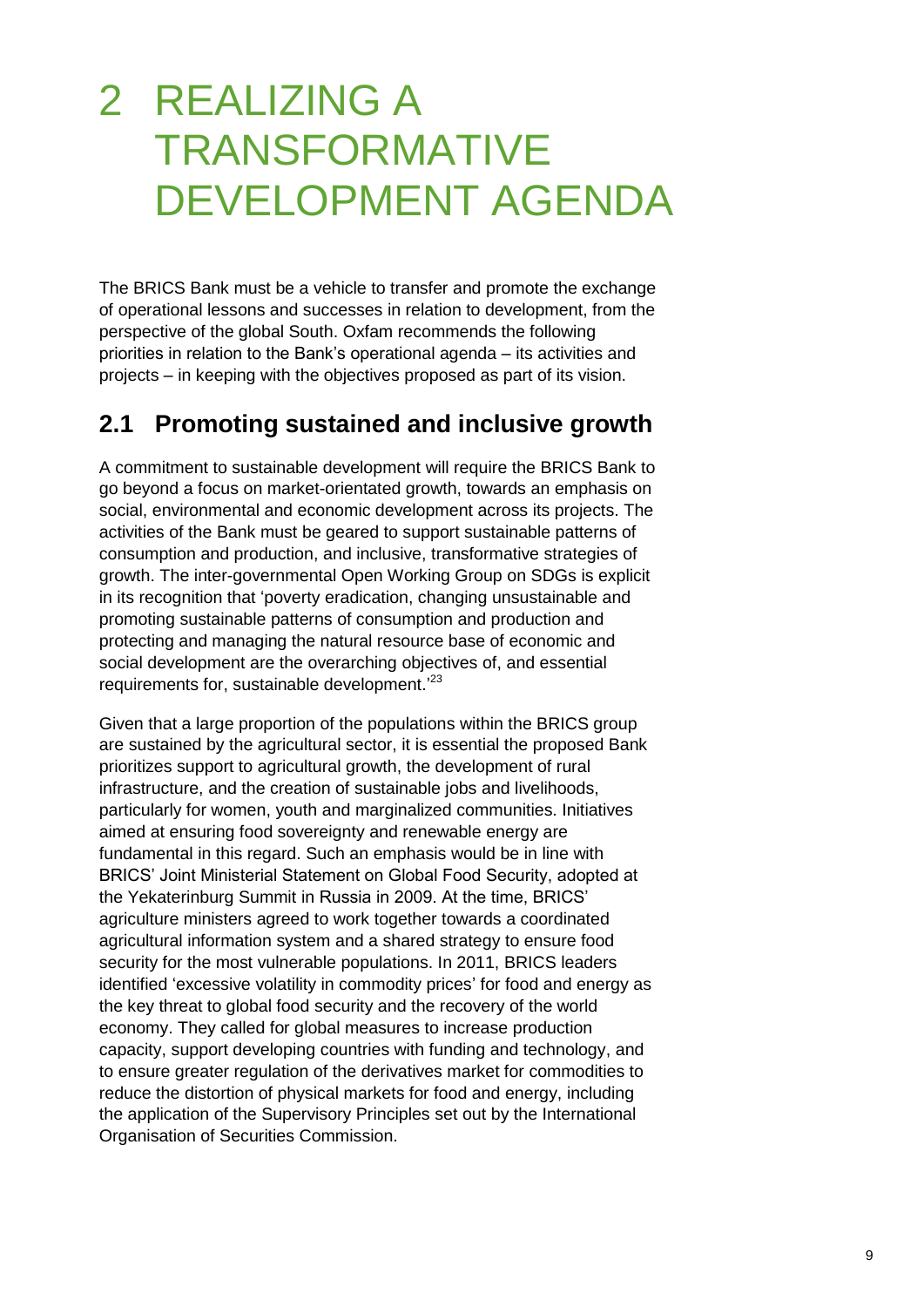In-country expertise on legislative, programme and financing frameworks for sustainable development can also serve as an important reference point for the BRICS Bank's lending activities. National Development Banks in China and Russia have a wealth of experience linked to the development of agriculture, rural infrastructure and support to small-scale producers and enterprises. These experiences can be drawn upon to shape the work of the BRICS Bank.<sup>24</sup> The UN Secretary General's 2011 annual report, focusing on strategies for sustained and inclusive growth, recognized the lead provided by China in achieving growth supported by policies promoting structural change, typically with agricultural productivity improvements, large-scale investments in rural infrastructure and services, land entitlements for the rural poor, support for industrialization, and improved capacity to participate in global trade.<sup>25</sup> The report points to the need for faster agricultural and rural development, including secure access to land, water rights, expansion of extension and financial services, improvement of agriculture related infrastructure, and agricultural markets. It also calls for special attention to be given to improving production conditions for female workers in agriculture and the integration of agricultural and environmental policies into broader rural development policies, to ensure forests and other ecosystems continue to sustain farming systems.

National development frameworks on Sustainable Production and Consumption adopted by Brazil and South Africa, in keeping with the Marrakech Process,<sup>26</sup> are important initiatives in this regard. India's landmark legislation on a rural employment guarantee, forest rights and food security are further indications of the expertise available within BRICS countries to help shape policies for sustainable and inclusive growth, relevant to the needs and challenges of the global South. The agenda of the BRICS Bank must be informed by these experiences, while also inspiring a collective and coherent operational framework for sustainable and inclusive development in the larger context of the BRICS. The Bank must consciously avoid repeating the mistakes of the Bretton Woods institutions and create explicit policies to safeguard natural resources and the rights of indigenous communities.

#### **Building capacities for climate change resilience and adaptation**

According to the Food and Agriculture Organization, three-quarters of people facing hunger in the world live in rural areas, mainly in Africa and Asia. They depend on farming, fishing, herding and forests for their livelihoods, often surviving on marginal lands that are most prone to flooding and drought. Women food producers, in particular, are among the most affected by environmental degradation, such as water stress and declining soil fertility. This situation is particularly true in BRICS countries, where the causes of increased environmental risk often go beyond income poverty to include employment, education, gender, age, and ethnicity.<sup>27</sup>

While BRICS countries offer lessons and success stories, such as the development of renewable energy in China, sustainable urban planning in Brazil, and rural ecological infrastructure in India, the economies of Brazil, Russian, India and China alone account for over a third of global carbon emissions caused by land use and deforestation. India and China are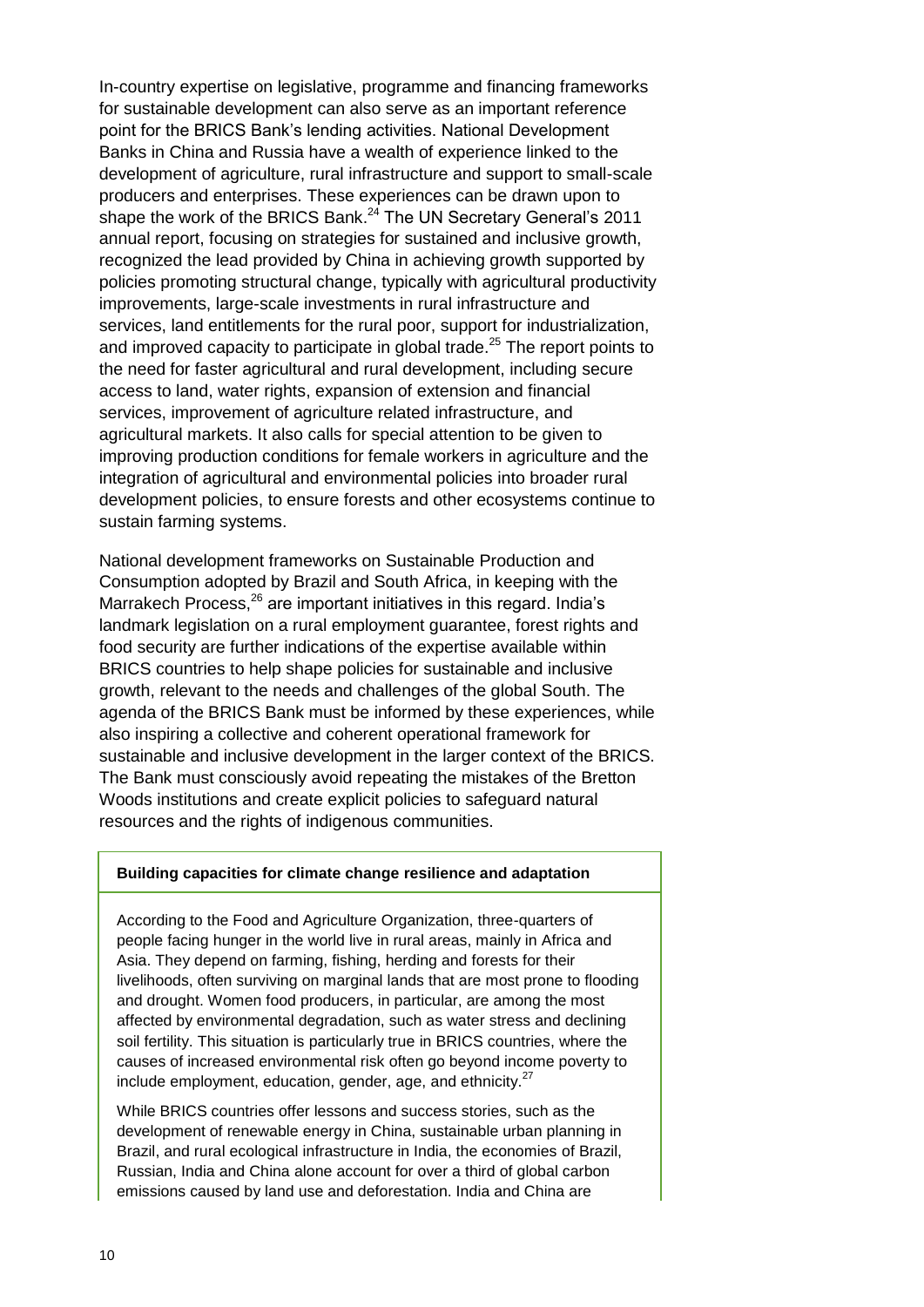predicted to more than double their demand for coal by 2050, while oil demand in the two countries will increase fourfold by 2030.<sup>28</sup>

In 2011, BRICS leaders at a meeting in Sanya, China, committed to 'work towards a comprehensive, balanced and binding outcome to strengthen the implementation of the UNFCCC and its Kyoto Protocol… (and) enhance our practical cooperation in adapting our economy and society to climate change,' including through information sharing and the development of renewable energy, and 'in line with the principle of equity and common but differentiated responsibilities'.

Oxfam believes that investing in environmental sustainability and building resilience to climate change could be a strategic area of the BRICS Bank's portfolio. The portfolio should include investments in the production of propoor, clean, renewable energy incentives for companies to adopt sustainable forms of production, and punitive action against polluters.

Given that the BRICS countries are also in a state of accelerated urbanization, the Bank must ensure that it has a definite strategy to ensure that its urban projects adhere to principles of equity and sustainability.

#### **2.2 Investing in infrastructure that directly benefits those affected by poverty and exclusion**

While infrastructure development has been an explicitly stated focus of the BRICS Bank, it is important to ensure that its investments in infrastructure and services meet first and foremost the interests of socially and economically disadvantaged communities. Any projects undertaken must not repeat the socially and environmentally damaging trajectory that the developing world has seen and suffered in the traditional context of international lending.

In 2011, the UN Human Settlements Programme noted that 'too often infrastructure projects have resulted in negative rather than positive consequences for the poor, including environmental damage to which the poor are most vulnerable<sup>'. 29</sup> By the World Bank's own admission, nonpoor households have benefited more significantly from the creation of public infrastructure than poor households, with studies in least-developed countries, such as Bangladesh, also indicating that over 80 percent of subsidies on infrastructure are received by non-poor groups. $^{30}$ 

The BRICS Bank, in this context, must focus on projects that will have an impact on poverty and inequality. In 2003, the Asian Development Bank (ADB) recorded that investments in rural infrastructure, particularly those aimed at strengthening road networks, irrigation and electrification, showed the greatest 'distributive and multiplier' benefits for the poor.<sup>31</sup> In addition to this, investments in health, education, water and sanitation have been recognized as integral to the achievement of sustainable and socially inclusive development.<sup>32</sup>

The intense challenges around essential services within the BRICS countries suggest that it is imperative for the proposed Bank to create special provisions to support this aspect of development in its member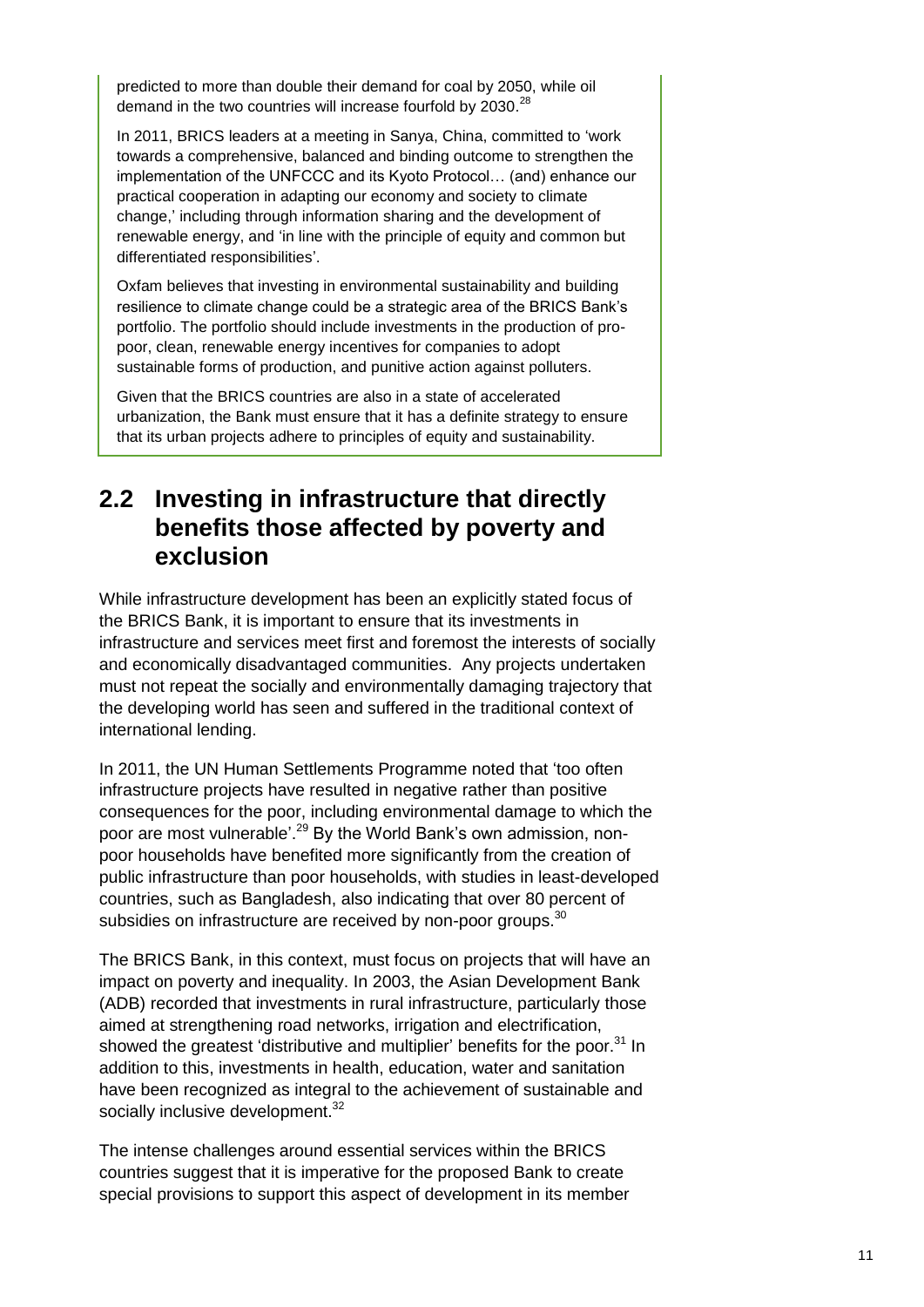countries. Despite structural improvements and greater expenditure, inequalities in access to health services, for instance, remain evident in and between BRICS countries. India bears some of the highest global burdens in terms of infectious diseases and maternal, neonatal and child health. India and China rank among the lowest four countries in a global sub-index on health and survival among women, according to the World Economic Forum's 2013 Global Gender Gap Report.<sup>33</sup> Gaps in levels of education contribute significantly to inequalities in mobility, opportunity and well being across BRICS countries. According to OECD-ILO data, primary school attainment rates have increased across the five countries, and with the exception of India and South Africa, are comparable with OECD averages for schooling.<sup>34</sup> In addition, social discrimination creates a double barrier for girls, persons with disabilities and other traditionally excluded groups. The lack of social mobility puts a better type of life out of reach for the poor, increasing poverty and inequality.

The new Development Bank must recognize access to essential services as a strategy for promoting greater equality of opportunity, thus reducing other inequalities and helping to foster economic growth. Studies suggest that BRICS countries are already playing a leadership role in this regard. A report by Global Health Strategy Initiatives<sup>35</sup> suggests that, not only did BRICS aid grow 10 times faster than that from G7 countries between 2005 and 2010, they also made significant contributions to the technology and expertise available to deal with health challenges by sharing domestic innovations and experiences. India is the world's largest producer of lowcost generic medicines, while South Africa and Brazil have made important contributions to HIV prevention and treatment, including an emphasis on creating equitable health systems. China, on the other hand, has focused on providing aid to specific health initiatives in Africa and to the development of new health technologies, including technology for lowcost reproductive health. Russia has been actively engaged in initiatives such as The Global Fund to Fight AIDS, Tuberculosis and Malaria and the GAVI Alliance.

#### **2.3 Addressing inequality within BRICS countries and across the developing world**

Despite global recognition that efforts to reduce inequality across gender, location, ethnic and income groups must be central to an inclusive development agenda,<sup>36</sup> evidence suggests that economic and social disparities are actually intensifying in the context of BRICS countries. Income inequality across BRICS countries is significantly above the OECD average and has seen a sharp rise in the past decade across all countries except Brazil.<sup>37</sup> Oxfam's work on inequality trends extrapolates that in South Africa alone, between 2010 and 2020, more than a million additional people will likely be pushed into poverty if interventions do not stem the country's rapidly growing levels of inequality. In Brazil, reducing inequality to the level of Indonesia (close to the G20 median) could reduce the number of people in poverty by 90 per cent within a decade.<sup>38</sup> In a context where social barriers such as gender, caste and ethnicity play a strong role in determining well-being and life opportunities, it is vital that the BRICS Bank makes a special effort to address the challenge of inequality.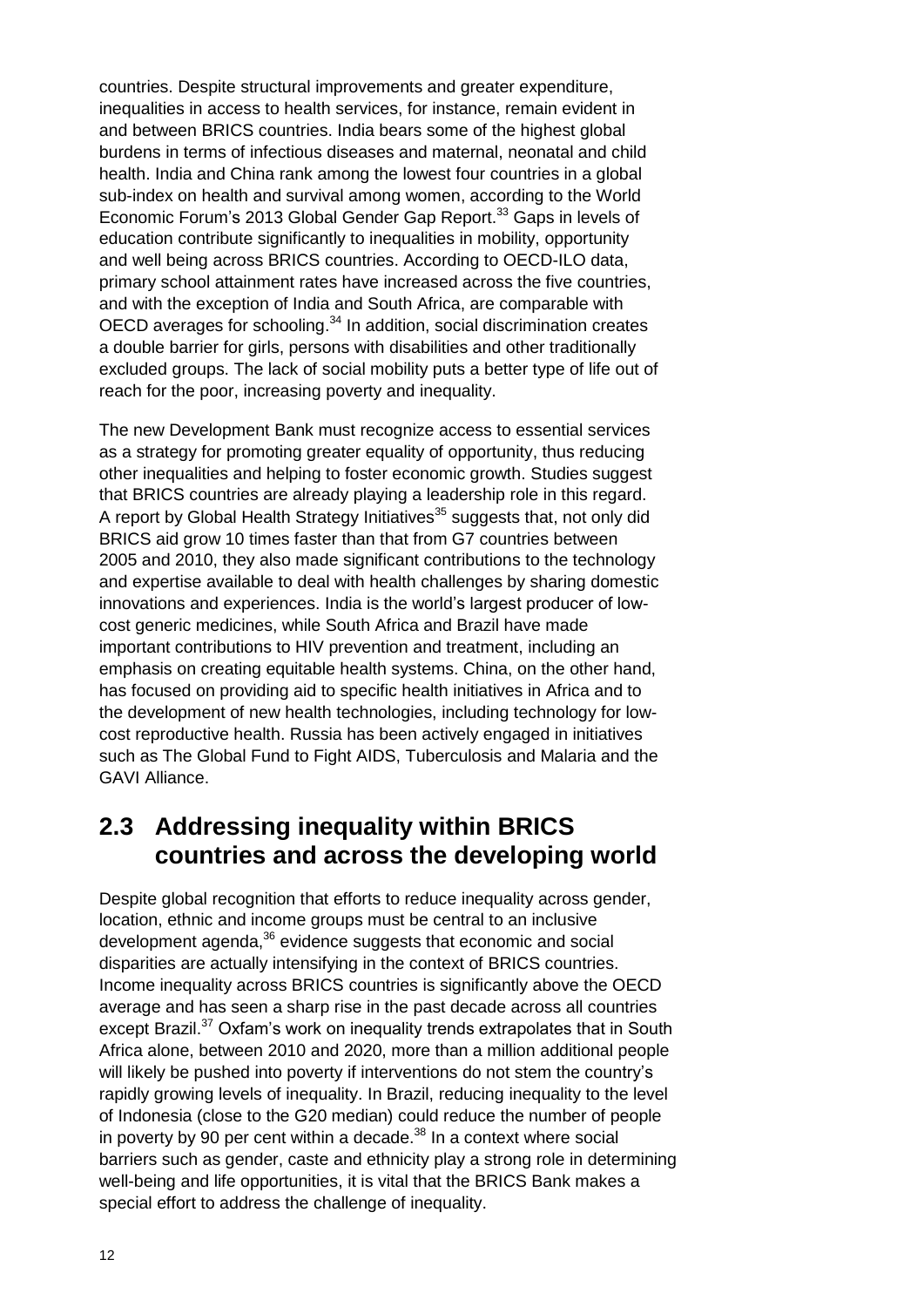Addressing informal employment is critical in this regard, as the prevalence of large labour pools subjected to wage penalties, job instability and limitations to their socio-economic mobility is closely associated with deepening inequality in BRICS countries. Indicators suggest that among the BRICS countries, informal labour is most prevalent in India, particularly among women, and those working as street vendors and home-based or sub-contracted workers. Yet, as a proportion of GDP, spending on social protection is generally lower in BRICS countries than the OECD average of 20 per cent of GDP. India ranks lowest, with public social expenditure at just below 5 per cent of GDP; China and South Africa invest between 6 and 8 per cent; and Brazil allocates over 15 per cent of its GDP to social protection.<sup>39</sup>

Common public policy frameworks targeting key drivers of inequality are critical to ensuring the benefits of social spending are spread within and beyond the BRICS countries. BRICS governments have stepped up noncontributory social assistance over the past decade, but there is much more to be done. Providing critical safety nets, such programmes may account for 58 per cent of household income for the lowest income quintile in South Africa, and about 15 per cent for the same demographic in Brazil. <sup>40</sup> Programmes like *Bolsa Familia* in Brazil have demonstrated benefits such as improved family income and health as well as school attendance and gender equality. Other forms of non-contributory social assistance to mitigate poverty and inequalities include food programmes in India, means-tested cash transfers in China, and means-tested child support in the Russian Federation and South Africa. These experiences suggest a strong potential for the proposed Development Bank to identify and expand internal strategies to address inequality and share lessons and experiences from the same with other developing nations.

At a broader level, a BRICS Bank could provide an opportunity to build a stronger base for economic and financial cooperation, in order to reduce inequalities between countries, and pave the way for better resource management and mobilization in the global South. The Open Working Group on SDGs, for instance, outlines the pursuit of 'sustainable industrialization, which includes increasing industrial diversity and a shift towards higher value-added activities', as part of its articulation around increasing equality among nations. Emerging recommendations in relation to a stronger global partnership for sustainable development are particularly relevant in the context of the BRICS Bank and include 'strengthening domestic resource mobilization, including by improving tax collection and the efficiency of public spending, reducing tax evasion and avoidance, improving stolen asset recovery, and strengthening systems to harness domestic savings for investment'.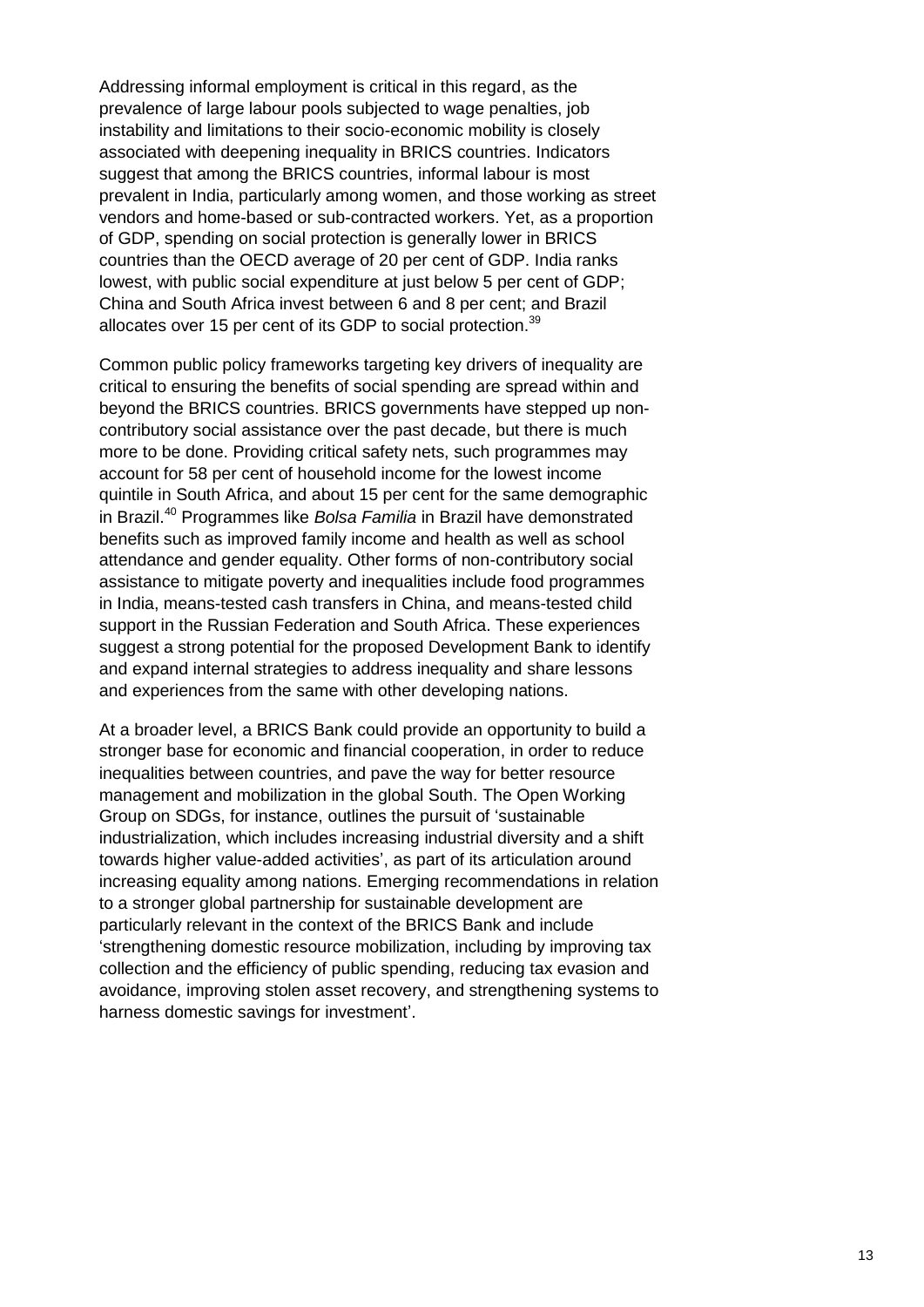## 3 ENSURING DEMOCRATIC GOVERNANCE AND TRANSPARENT **OPERATIONS**

The development of democratic and transparent institutional practices will potentially be a game-changer in the context of the BRICS' effort to demonstrate an alternative model of international cooperation. BRICS countries must ensure that a visible and consistent effort to share information and engage stakeholders is put into place – an area in which there is, unfortunately, least traction. Oxfam recommends that the following measures be adopted to address this gap.

#### **3.1 An explicit policy on international cooperation and investment, informed by public policy debates**

Despite their claim to an agenda of reform and democratization in the international arena, the work of the BRICS is marked by a near-complete absence of public policy discussion around positions and strategies. Across BRICS countries, the agenda of international cooperation and investment is more often driven by the inner machinations of a single ministry, rather than a political or public mandate from policy makers and citizens. The lack of written policy on the scope and objectives of international cooperation is a major hindrance to broader debate. Across the BRICS countries, only China and South Africa have so far published policy positions on their engagement and aspirations for the BRICS.

There is an urgent need for the BRICS to ensure that foreign policy becomes public policy. In light of the proposed Bank, it is imperative that policies for cooperation and investment are guided by the principles of South-South cooperation,<sup>41</sup> which emphasize national sovereignty and ownership, non-conditionality, non-interference in domestic affairs and mutual benefit. The commitment to *Ubuntu* (the principle of humanity) is clearly articulated in South Africa's white paper on foreign policy,<sup>42</sup> along with an acknowledgement of its role in upholding the values of 'human rights, democracy, reconciliation and the eradication of poverty and underdevelopment'. China's white paper on foreign aid,<sup>43</sup> on the other hand, focuses on South-South cooperation and mutual help between developing countries, as the underlying objectives of its aid agenda. The challenge would be to harmonize the approaches towards international cooperation and investment across the BRICS countries, while ensuring that commitments to South-South cooperation and global standards of human rights, and social and environmental justice are agreed and actively pursued in the process. Regional development and cooperation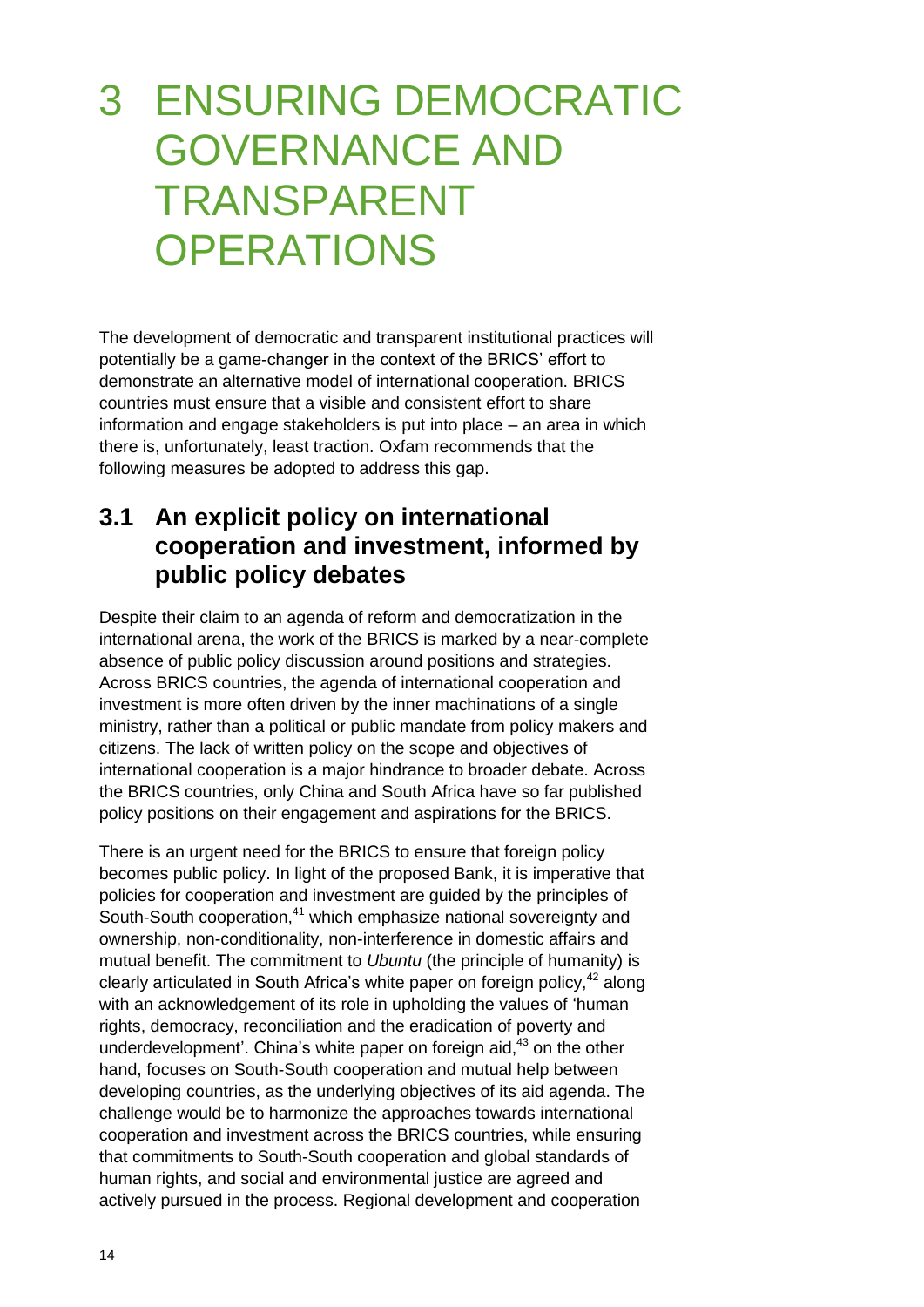frameworks, such as the Africa Consensus Position on Development Effectiveness, and the Common African Position on the Post-2015 Development Agenda, must also be recognized and integrated.

Unlike their northern counterparts, BRICS have not traditionally invested in developing system-wide institutional capacities for international cooperation and investment. Operational leadership for foreign policy has traditionally been left to a single, and mostly under-resourced, Ministry of Foreign Affairs. Despite recent moves to create development agencies or administrations – RusAid (Russia), the Development Partnership Administration (India), the South African Development Partnership Agency, the Brazilian Cooperation Agency  $(ABC)^{44}$  – operational linkages with the larger governance apparatus and with public policy are seen to be uneven and mostly negligible. In its capacity as the first BRICS institution, the new Development Bank makes it necessary for member countries to commit to developing competent and mutually coherent institutional capacities. A common framework guiding operational objectives and outcomes, and well-established mechanisms for the planning, review and exchange of lessons, expertise and innovations, is essential if the BRICS Bank is to operate in an effective and sustainable manner.

#### **3.2 A radically democratic governance structure**

The new Development Bank has emerged as a reaction to unequal power and resource arrangements within the Bretton Woods institutions, and BRICS commentators across the world have expressed anticipation that BRICS countries will 'be the change' when putting in place membership and governance structures for the BRICS Bank. Strong arguments have been made for the choice of small and equal contributions as the starting point for the capital base of the new Bank.<sup>45</sup> This would allow the BRICS Bank to mobilize the participation of other development assistance providers in the developing world and set the stage for a more equal distribution of voting and decision-making powers, including the adoption of a 'one country, one vote' practice and the election of the Bank's President through the Board. The name of the Bank could change accordingly, from the BRICS Development Bank to the 'BRICS-led' Development Bank, thereby indicating the leadership provided by the five countries to mobilize new and more democratically managed financial resources for development in the global South.

While an official statement is still awaited, a recent media report suggests that a capital base of \$50bn will be created through equal contributions from the BRICS countries. Following this, official lending could begin in 2016.<sup>46</sup> It is estimated that each country will put in \$10bn in cash and \$40bn in guarantees that would serve to raise additional capital through the international market. Other countries would be permitted to join the initiative with a small share, and expectations are for the Bank's capital to reach \$100bn through capitalization from funding members and contributions from new members. By comparison, capital contributions to the International Development Association (IDA) amounted to \$304bn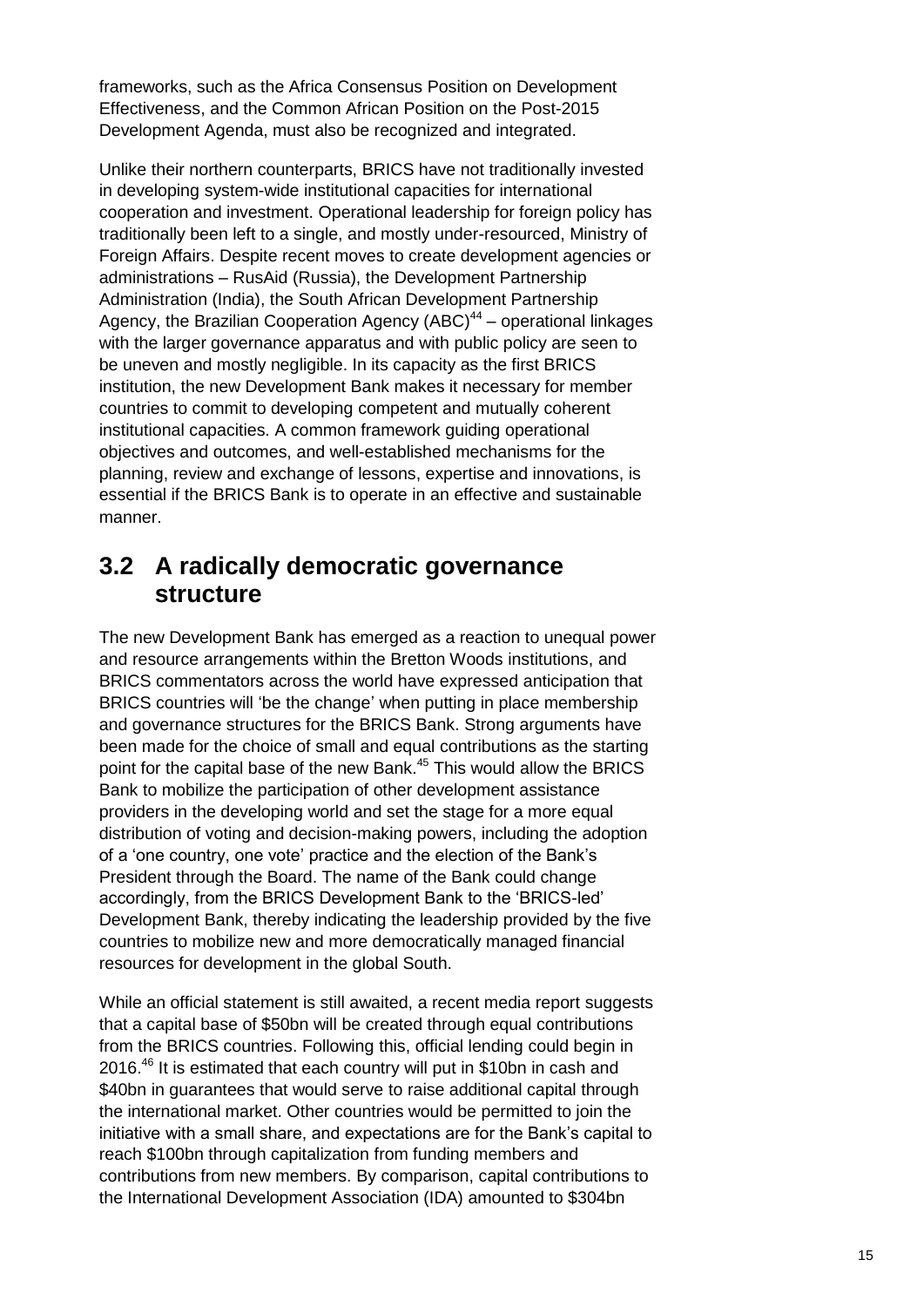over the period 1944 to 2014.<sup>47</sup> IBRD, on the other hand, operates with a much smaller capital base of \$15bn, but has been able to leverage the same through market borrowing and interest earned on its nonconcessional loans.

At the time of its establishment, founding members of the IBRD contributed \$10bn of which 20 per cent was actually paid-in, while the remaining 80 per cent was to be contributed by member countries as the need arose. A paper by the Center for Global Development (Kapur and Raychaudhari, Jan 2014) suggests that as of 2012, paid-in capital was just a third of the Bank's equity of \$36bn. A strong performance of earnings – the result of exemplary repayment record of the borrowers – partially offsets the weakening trend of equity injections to support growth.<sup>48</sup>

#### **3.3 Create environmental and social safeguards, and mechanisms for accountability and redress**

Poor implementation of social and environmental safeguards in development projects within BRICS countries makes the creation of a composite and enforceable framework of social and environmental safeguards not just necessary but a critical component of the BRICS Bank. Globally agreed practices in relation to the protection and sustenance of environmental resources and the rights of communities, including those directly affected by specific activities and those indirectly affected by changes in macro-policy, are an important reference point in this context. The regional development bank of Latin America (CAF – Corporación Andina de Fomento), for instance, has comprehensive indicators on balancing growth and environmental sustainability that could be emulated by the BRICS Bank.<sup>49</sup>

The Bank must ensure its development projects do not compromise the rights, privileges or development opportunities of indigenous and local communities. Comprehensive safeguards that protect the interests of local communities, with a focus on the rights and participation of women, must be created. Special attention must also be given to the approach adopted in fragile or conflict-affected countries. Working in tandem with forums, such as the G7+, the BRICS Bank should institute a conflict-prevention and management policy which ensures that local conflicts, including those relating to the takeover of land and common property resources, are not created or exacerbated as a result of its projects or interventions.

The World Bank established environmental and social safeguard policies (referred to as 'safeguards') in the late 1980s and, while not perfect, they have since become the model for multilateral financing and best practice. For the first time they required an accountable set of standards for the Bank to follow in all its investment lending (project lending) that ensures 'no harm' to affected communities. These standards were mandatorily enforced and investments were held accountable to an oversight mechanism, the Inspection Panel (see below). Civil society played a key role in their creation and adoption. The safeguards are presently undergoing a much needed, multi-year review and update process, which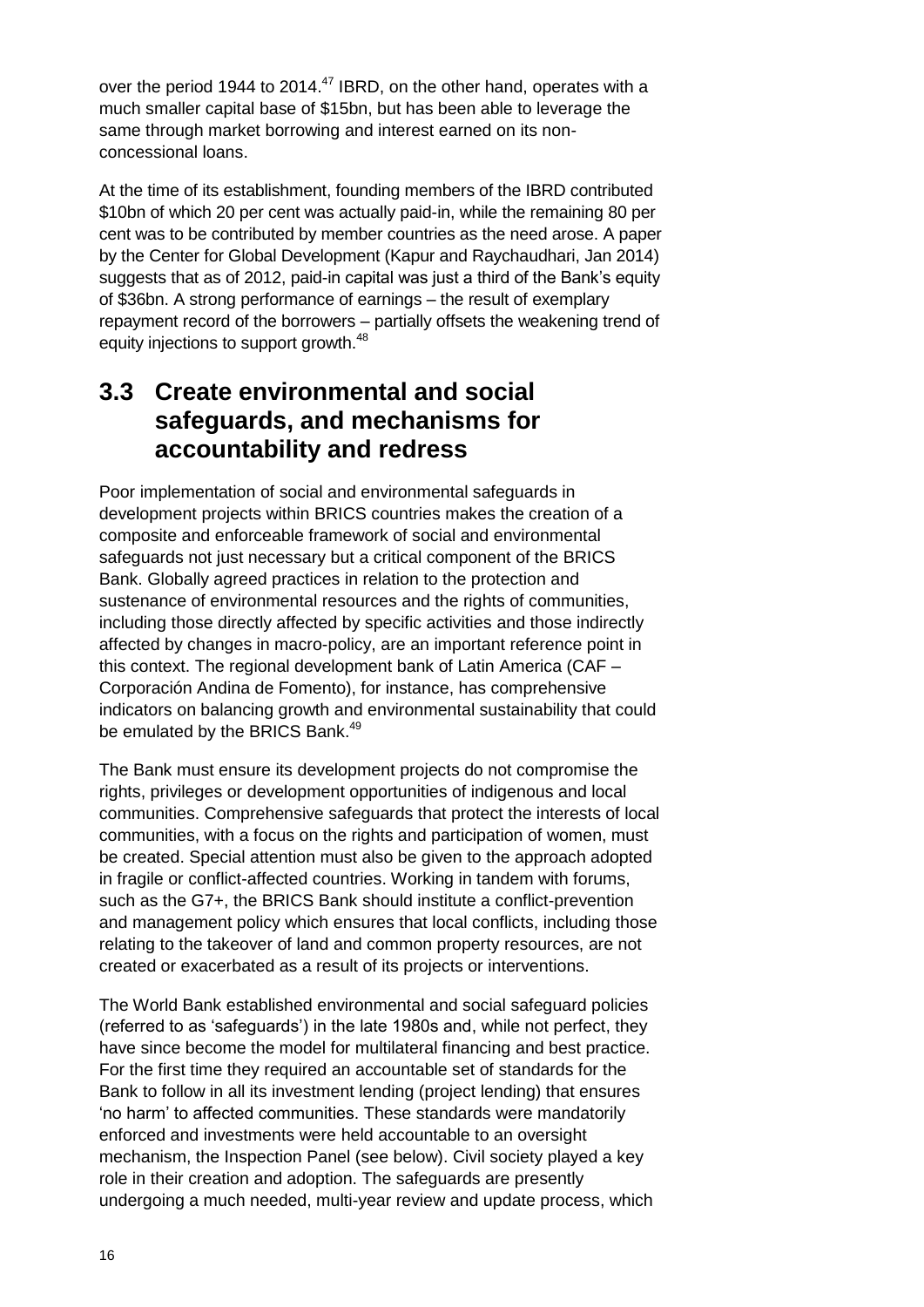could provide valuable lessons for the BRICS Bank to follow and learn from. In particular, that the application of safeguards represents an opportunity for the Bank, and for any development finance institution, to enhance its development effectiveness by properly tracking the needs of communities in line with overall country strategies and development needs. WBG President Jim Yong Kim has said many times that the safeguards represents the World Bank's 'comparative advantage.' In that spirit, the lessons from the current safeguards review should be monitored and considered when assessing the BRICS Bank's own safeguards.

The Equator Principles  $(EP)$ ,<sup>50</sup> a framework to assist financial institutions in determining, assessing and managing environmental and social risks in projects, are yet another resource that can be used by the BRICS Bank to determine its safeguards policies. Unfortunately, none of the BRICS countries currently feature on the EP list of those countries deemed to have robust environmental and social governance, and legislation systems and institutional capacity designed to protect their people and the natural environment.<sup>51</sup>

Mechanisms for monitoring and evaluation must be built into the structure of the BRICS Bank. These could be modelled on the Independent Evaluation Group (IEG) of the World Bank, an independent entity that reports directly to the Board of Directors and has unrestricted access to all bank records and staff when conducting its evaluations. Other benchmark processes, adopted by the World Bank and Development Cooperation Directorate (DAC) countries, for stakeholder participation and grievance redress must also be studied and adopted.

While not perfect, the independent accountability mechanisms established within the World Bank Group offer affected communities and civil society a direct link to advocate for redress and institutional change from within. The establishment of the Inspection Panel for the World Bank and the Office of the Compliance Advisor Ombudsman (CAO) for the International Finance Corporation (IFC – the World Bank's private sector lending arm) were both significant victories for civil society. They both hold their respective institutions accountable to their operations safeguards and standards and, in the case of the CAO, can even trigger wider investigations into the IFC's lending practices, requiring management response and actions. They ensure affected communities can bring their concerns to the World Bank and can offer mediation if necessary. The BRICS Bank should look to these two accountability mechanisms of the World Bank when considering the design of their own accountability mechanisms.

#### **3.4 Define the terms of engagement with the private sector, civil society and other stakeholders**

The effective engagement of stakeholders is an important challenge that confronts the BRICS Bank, given the largely poor track record of the BRICS countries in this context. Lessons from the World Bank and other regional banks are noteworthy in this context. In addition to learning from ADB's Open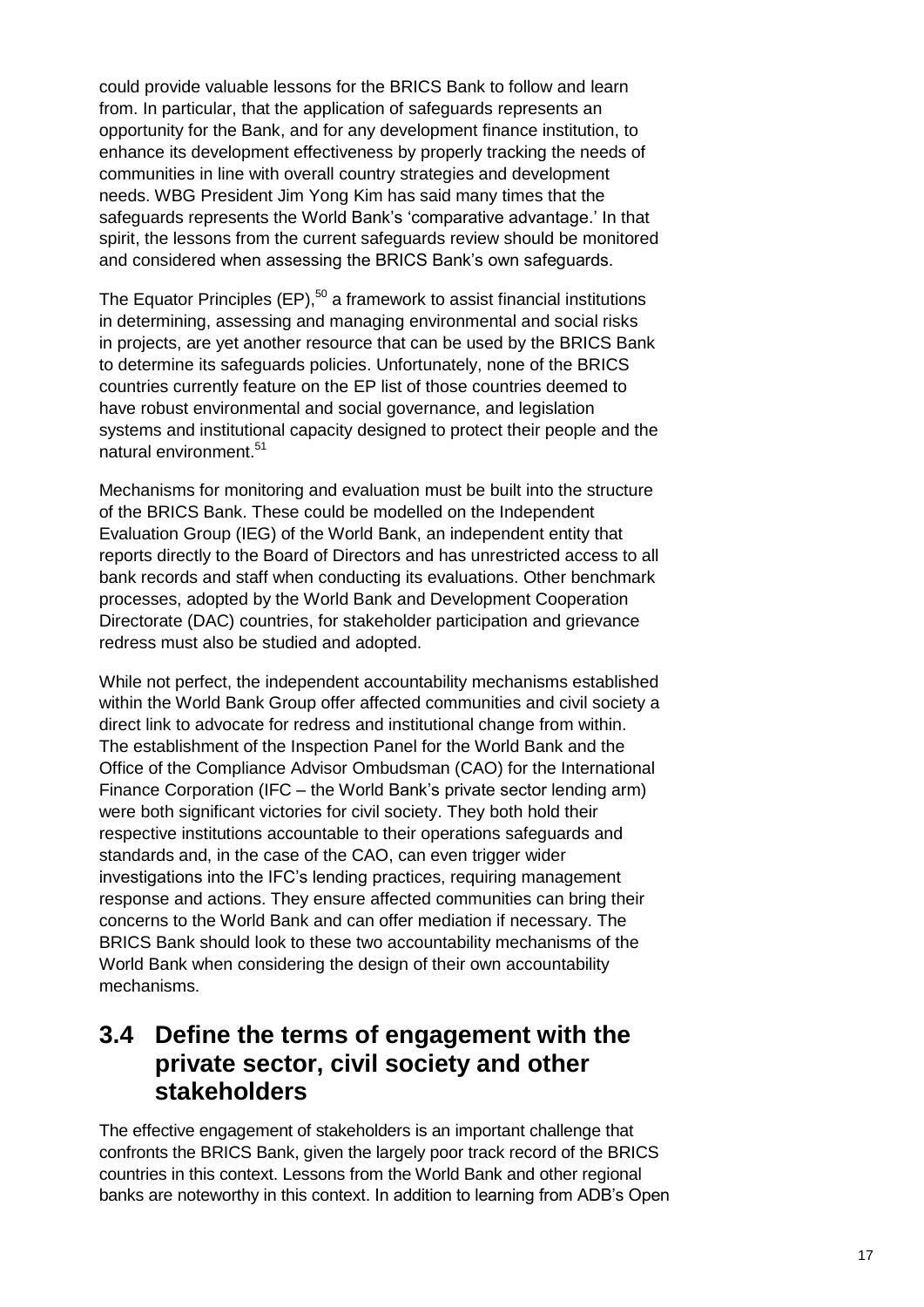Forums and the CSO town hall meeting and policy forum of the World Bank, the BRICS Bank must establish an ongoing process of information sharing and consultation with civil society and other stakeholders relating to internal and external aspects of its operation. The use of technology to enable an 'open access policy' will be key in this regard. The World Bank's Open Knowledge Repository and the ADB's Public Communications Policy are practices worth replicating. The role of and engagement with other key actors in development – such as, civil society, trade unions, local governments, media, small businesses and academia – also requires thinking and integration as part of a larger stakeholder engagement policy.

Transparency around the role and activities of the private sector is a critical aspect of the accountability agenda, and unfortunately an area where information is severely restricted. International development projects have been very profitable for national and multinational enterprises, providing them with the political and economic conditions required to multiply profits through overseas investments. The Zambia Development Agency (ZDA), for instance, plays a role in acquiring customary land, as part of the services offered to support and encourage foreign investors.<sup>52</sup> Investments above \$500,000 in priority sectors and operating within Multi-Facility Economic Zones are provided exemptions on tax, import duty and VAT, and guarantees for the free repatriation of profits and dividends, as well as protection against noncommercial risks.<sup>53</sup> At a global level, external investments in the private sector made by international financial institutions exceeded \$40bn in 2010, and are expected to surpass \$100bn by 2015 – equivalent to almost one-third of external public finance to developing countries.<sup>54</sup>

While their ability to enjoy subsidized infrastructure and tax-free operations is made possible by the contributions of the taxpayer, mechanisms to ensure that information is shared with them and that operations are held accountable to them are negligible or non-existent. Currently, information regarding the extent and impact of BRICS-related corporate activities in other regions is severely limited. As such, a strong apparatus to ensure transparency around the activities and investments of the private sector is imperative. This should include considerations around an independent effort to monitor and track private investments in agriculture and extractive industries through the collection of ground level information in Africa, Eastern Europe and Latin America. Initiatives taken in this regard include an assessment of investments made by India<sup>55</sup> and Brazil.<sup>56</sup> However, these efforts need to be undertaken at a much larger scale to ensure a systematic monitoring effort. The 'Hydropower Sustainability Assessment Protocol', <sup>57</sup> for instance, is a good example of cross-sector collaboration to measure the on-the-ground performance of projects against agreed principles and policies.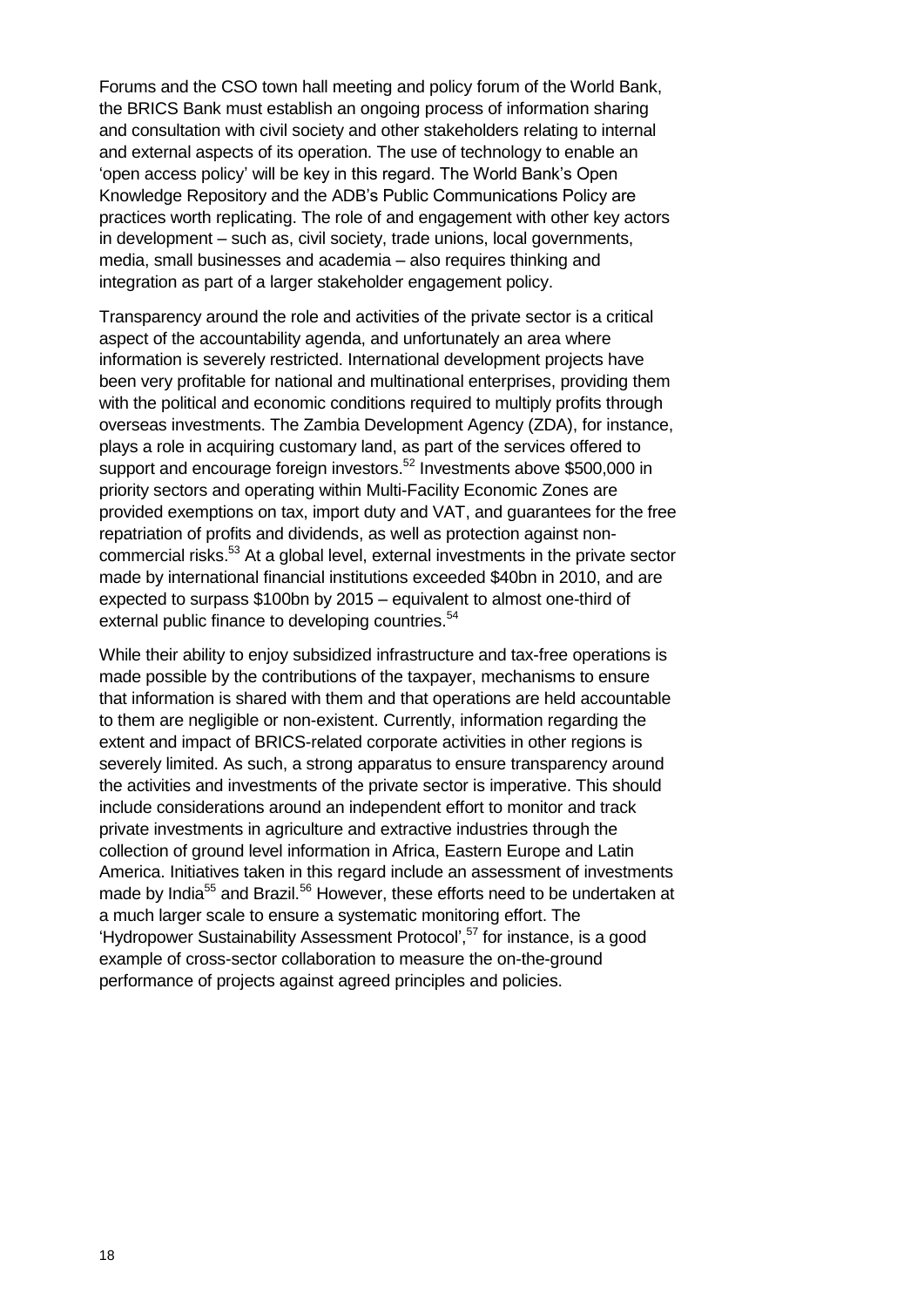## 4 MAKING IT WORTH THE WAIT: DO THE OPPORTUNITIES OF THE BRICS BANK OUTWEIGH **ITS RISKS?**

An assessment of what the BRICS Bank has to offer would be incomplete without addressing the concerns and risks that its existence poses to stakeholders involved in global and national development. Through discussions held with country offices, partners and networks, Oxfam has identified the following areas as potential 'fault lines' in relation to the work of the BRICS Bank, which require particular attention.

#### **Risk: The absence of public information and debate**

As mentioned earlier in this paper, the lack of official channels of information around plans for the BRICS Bank is a cause for concern and scepticism. This lack of information around plans for the BRICS Bank – and indeed around the work of the BRICS group as a whole – significantly hinders opportunities for public debate, which could potentially undermine its credibility as a champion of global reform. At the earliest opportunity, the BRICS group must spell out its priorities for international cooperation for each country, and define its shared understanding of 'sustainable development' in the context of the Bank. Access to public information, including in relation to trading and derivatives activities of public banks, is vital. It is important to recognize that the determinants and consequences of financial investments are much more complex and extensive than simply the financial health of the institution; they therefore require stronger mechanisms for information sharing and stakeholder engagement.

#### **Opportunity: The potential for creative thinking on a shared development framework**

Despite well-known political and economic differences between members, the diversity that the group brings to the table in terms of its development perspectives and expertise provides an opportunity for the BRICS countries to go beyond their specific limitations, to construct a more holistic, and even radical, agenda of development than has been possible in the context of the traditional world order. Scepticism about individual competencies and interests within the BRICS notwithstanding, these countries need each other to be able to achieve the political and economic standing that they aspire towards, both individually and collectively, and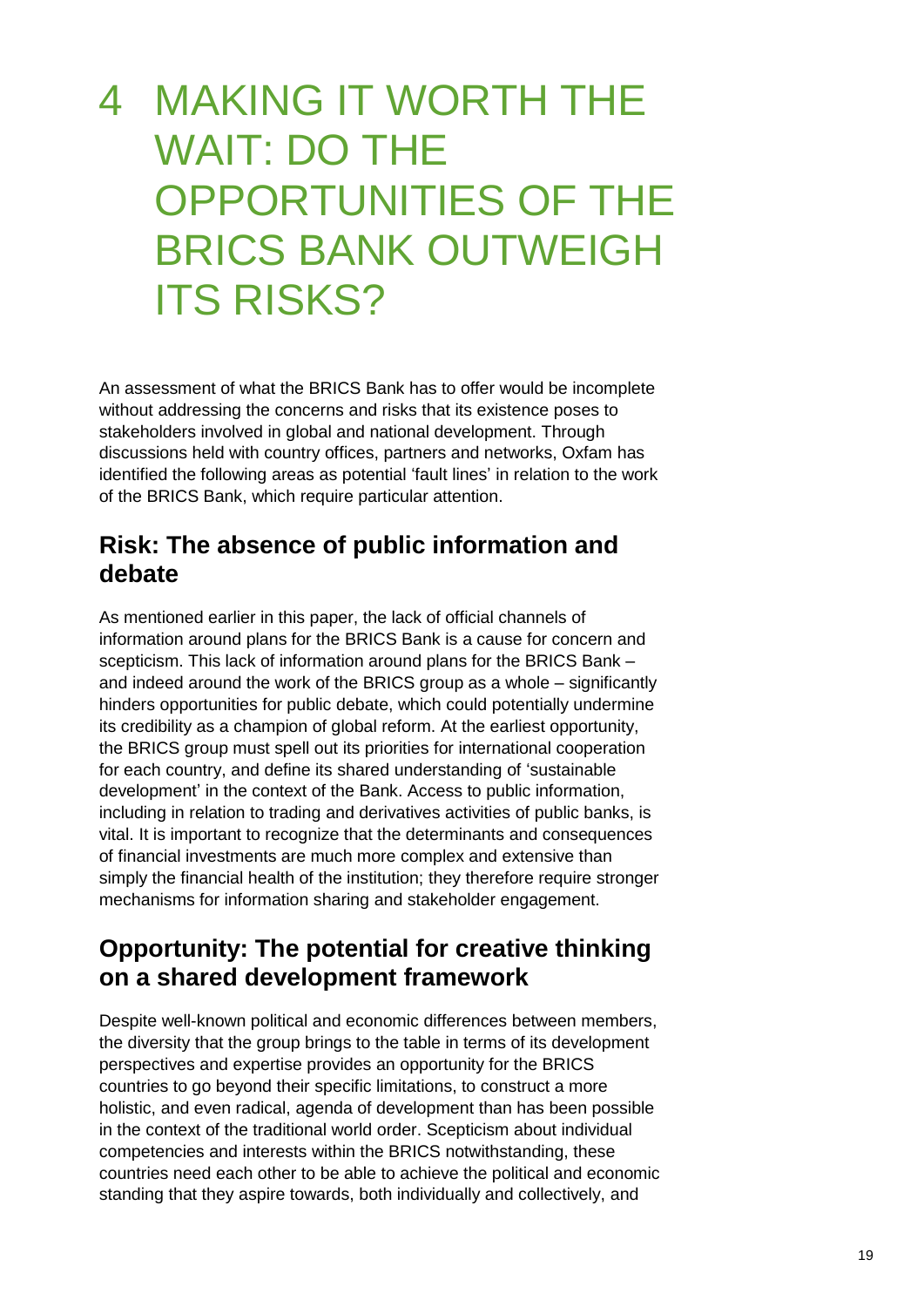the Bank offers them an institutional mechanism to begin working towards this. Given their close involvement in shaping the idea of 'sustainable development' globally, the BRICS Bank could well be the means through which these countries demonstrate their operational leadership for this breakthrough agenda.

#### **Risk: A poor track record in relation to monitoring and evaluation of international projects; engagement of stakeholders and participation of communities**

Within the BRICS countries, the lack of accountability to stakeholders, particularly towards communities affected by development projects, is seen as a major stumbling block to what may have otherwise been strong domestic support for a BRICS Bank. The opportunity to demonstrate leadership from the global South comes with a responsibility to build stronger processes of engagement and participation, which go beyond summit-focused dialogues, to establishing a culture of responsiveness that is mindful of the need to, above all, be accountable to citizens (within and across countries) for the impacts of policies and the use of public resources. This requires the BRICS countries to foster and support research, monitoring and information dissemination initiatives, including through independent stakeholder initiatives and in relation to the universally agreed human rights framework. Rather than considering civil society engagement as a threat, BRICS countries should build and broaden their capacity for critical and collaborative engagement, which would help strengthen the social and political dividends of their work.

#### **Opportunity: Demonstrating a level playing field in relation to the negotiation of international financing and investments**

A large part of the optimism around the BRICS Bank initiative is derived from the expectation that, in their role as developing countries, the group would not only abstain from imposing generalized policy prescriptions, but would also counteract the imbalances around governance and resource allocation that the BRICS group has challenged in the past. A commitment to address both these deficits has been reaffirmed in communications around the proposed Bank. However, but it remains to be seen if the BRICS Bank will establish new ways of working that actively enable other developing countries to take part in decision making, by way of shareholding rights as well as through processes that allow recipients to negotiate their needs and priorities over the 'profitability' of the Bank and the direct interests of its founding members.

### **Risk: The BRICS Bank should not deviate from globally agreed principles and standards**

Caution around the emergence of the new BRICS Bank is linked to uncertainty about the direction in which the resources and resultant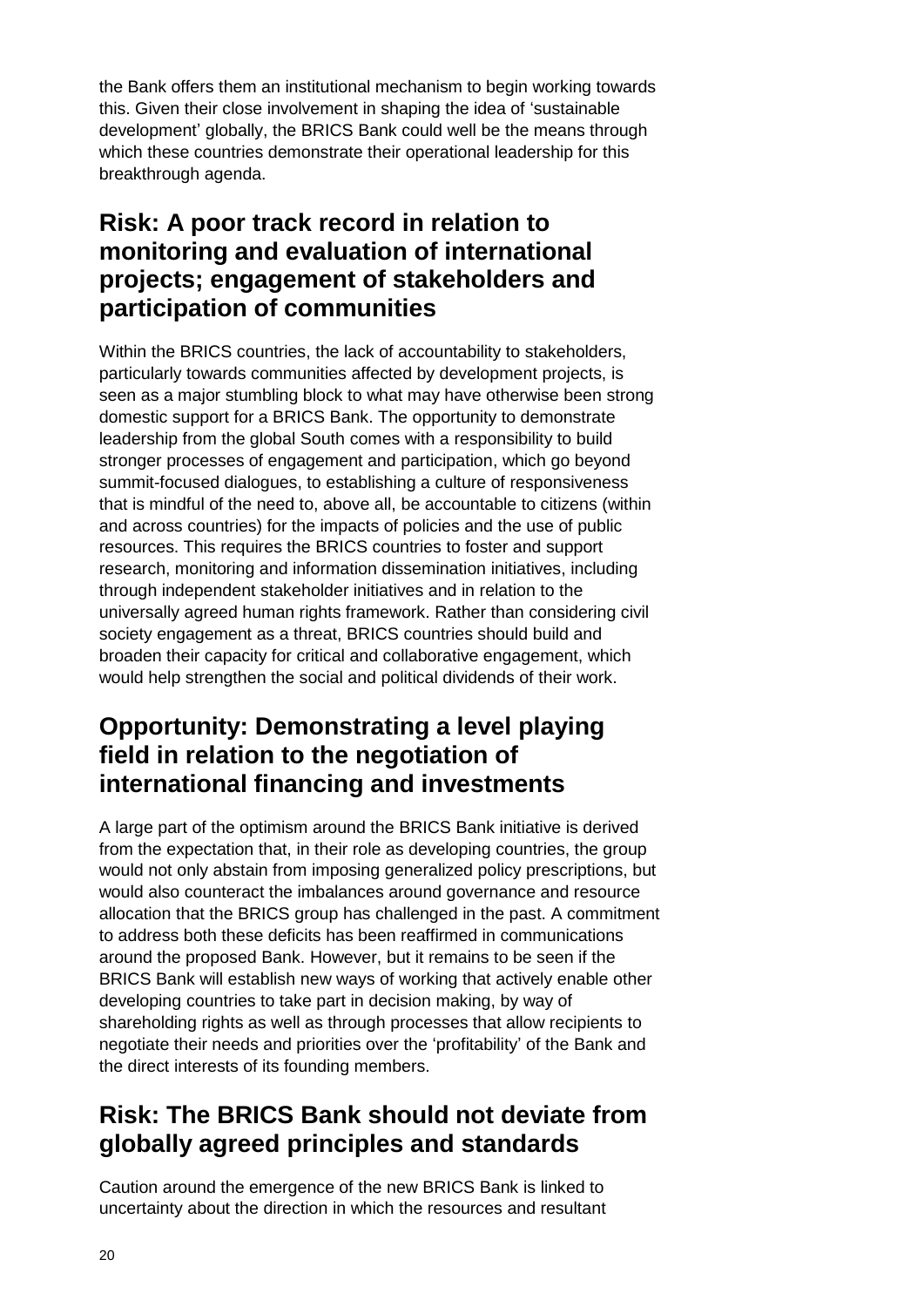political leverage that the BRICS stands to gain will be used. In a world where political and economic tensions in recent years have seen a rapid escalation of aggression and conflict between countries, these countries have a responsibility to use their influence to bridge differences and identify constructive approaches to peace building and cooperation at global and regional levels. There is a real danger that the absence of progressive practices within the BRICS Bank would cause other international financial institutions to lower existing standards, thereby undoing years of work on global safeguards and practices related to development effectiveness.

### **Opportunity: Strengthening regional ties; supporting inter-regional frameworks for development effectiveness and partnership**

The announcement of the BRICS Bank has been accompanied by similar regional initiatives including the Asian Infrastructure Development Bank, promoted by China, and more recently discussions around a South Asian Development Bank, led by India. The influence and interests of BRICS countries have traditionally been linked to activities in their immediate regions, but the BRICS Bank offers an opportunity to strengthen economic ties and build consensus on development within regions, while also being guided by progressive policy frameworks developed by other regions, such as the Africa Consensus Position on Development Effectiveness or the European Union's taxation and financial reporting legislation.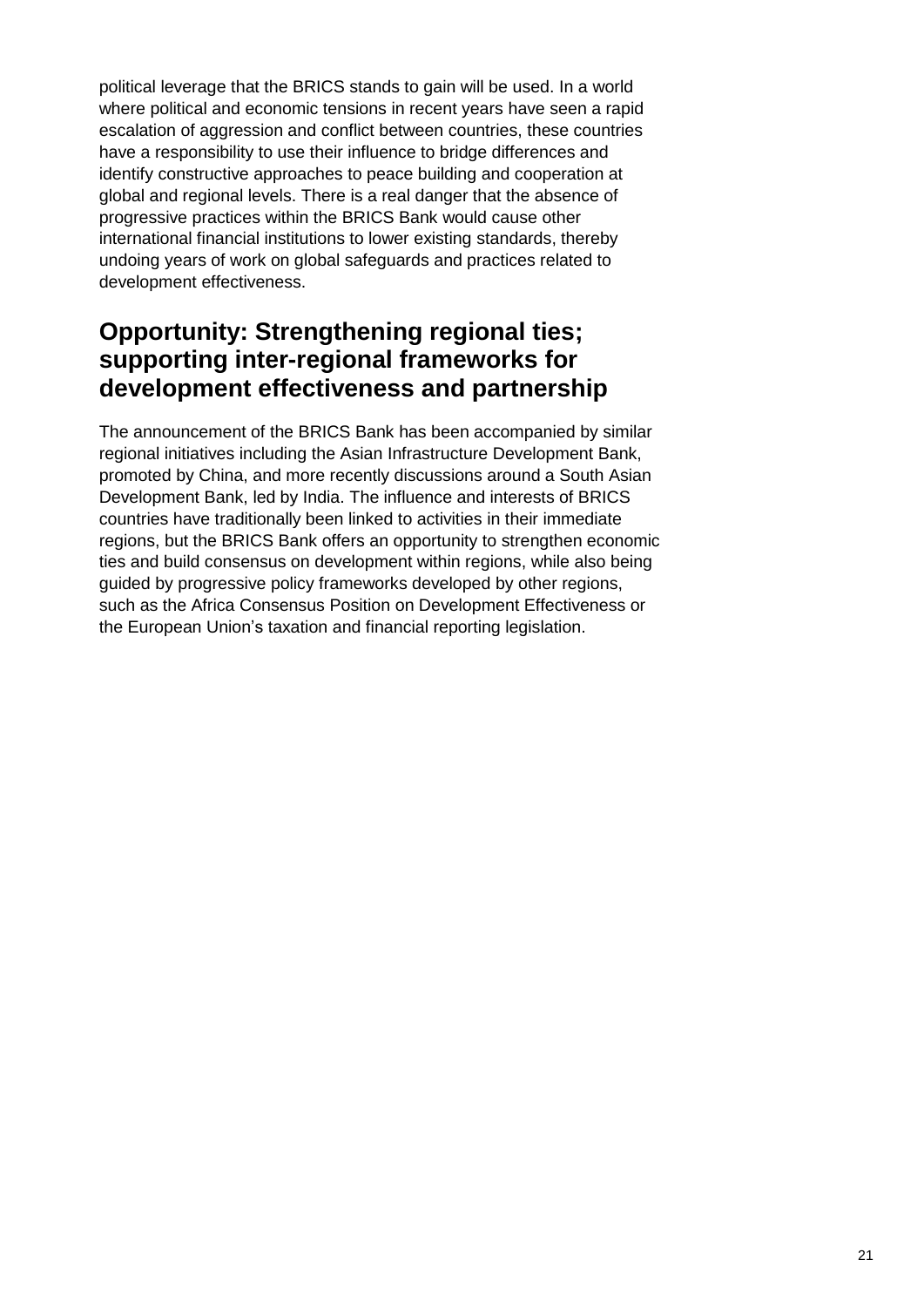# 5 CONCLUSION

The BRICS Development Bank is expected to start operations in 2016. This provides a crucial two-year window to shape the policies and instruments that will define the scope of its activities. Oxfam urges the BRICS countries to meet the call to develop an institution that is trailblazing in its vision and in the manner in which it operates. There is clearly an expectation that the new Bank not only to addresses developmental challenges within the five countries that are leading it, but also generates greater resources for sustained growth across the global South by harnessing savings from within its membership and mobilizing resources from other middle-income countries and potential supporters.

Loftier ambitions for the Bank include the development of an intra-BRICS currency market through measures taken to foster easy conversion of the real, ruble, rupee, renminbi and rand, thereby allowing a diversification of foreign exchange reserves. The creation of a BRICS reserve currency, which could challenge current dependence on the dollar as the sole global reserve currency and be positioned on par with the IMF's Special Drawing Rights (SDR), is another scenario envisaged by those enthusiastic about the BRICS ability to fundamentally challenge the current financial system.

Oxfam believes that the launch of a new development bank is an idea that is not just welcome but critical in the context of the political and economic disruptions that have come to fore since the financial crisis of 2008.The transition into a multi-polar, economically fragile and politically unstable world has been accompanied by a new generation of development challenges which require radically new thinking and approaches and fundamental changes in the way in which countries of the 'north' and 'south' have traditionally engaged with each other. Scepticism about individual competencies and interests within the BRICS notwithstanding, the new Development Bank offers a first institutional apparatus for the emerging economies to construct a more holistic and even radical agenda of development than has been possible in the context of the traditional world order.

In order to do this, it is crucial that the BRICS commits to taking its flagship initiative beyond traditional notions of the development banking effort and work instead to define and detail a transformational agenda for the new Development Bank. This includes demonstrating conceptual and operational leadership on the agenda of 'sustainable development' that is a professed objective of the BRICS Development Bank. A commitment to sustainable development requires that the BRICS Bank go beyond a market-orientation of growth to demonstrate a combined emphasis on social, environmental and economic aspects of development across its projects. The BRICS Bank must adopt a vision of 'sustainable development' that is directed towards ending deprivation and building human capacities, while also paying attention to the responsible use of natural resources within planetary limits.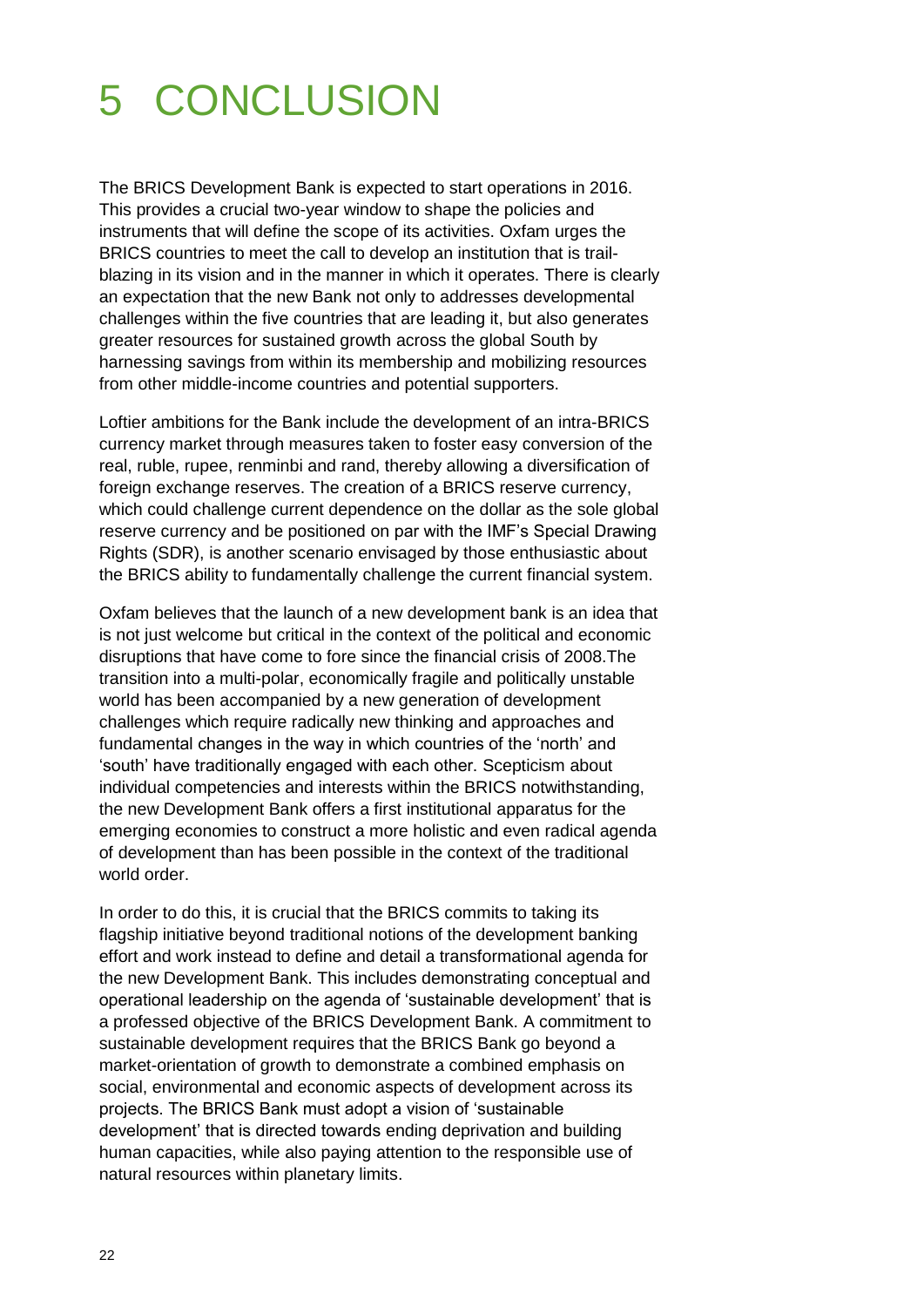The new Development Bank must represent the firm understanding that in the present day, inequality is a major barrier to growth. A focus on addressing social exclusion, on achieving gender equality, and on fulfilling the rights and needs of the most marginalized and vulnerable groups in a society is not just essential but crucial if the new Bank is to make a difference. At a macro level, this involves working to end extreme inequality so that wealth, opportunities and assets are shared fairly, within and between countries, and recognizing that increased capacities for domestic revenue mobilization, and improved tax transparency and accountability systems are an integral part of the challenge to end extreme inequality.

There is an urgent need for the BRICS countries to ensure that foreign policy becomes public policy. Positions and strategies of the Bank must be backed by strong mechanisms for public and political debate; and a dedicated plan to develop competent and mutually coherent institutional capacities. There is a need to ensure that the policies and practices of the Bank are in accordance with the commitment to South-South cooperation and global standards of human rights, social and environmental justice are agreed and actively pursued in the process. Globally agreed practices in relation to the protection and sustenance of environmental resources and the rights of communities – which includes those directly affected by specific activities as well as those indirectly affected by changes in macropolicy – are an important reference point in this context.

The effective engagement of stakeholders is an important challenge that confronts the BRICS Bank. There is a need for the BRICS Bank to establish an ongoing process of information sharing and consultation with civil society and other stakeholders across internal and external aspects of its operation. Transparency around the role and activities of private sector is a critical aspect of the accountability agenda. Currently, information around the extent and impact of BRICS related corporate activities in other regions is severely limited and a strong apparatus to ensure transparency around the activities and investments of the private sector in this regard is a must.

Finally, given that the idea of the new development bank has emerged as a reaction to unequal power and resource arrangements within the Bretton Woods institutions, Oxfam hopes that the BRICS countries will 'be the change' when putting in place membership and governance structures for the BRICS Bank. Strong arguments have been made for the choice of small and equal contributions as the starting point for the capital base of the new Bank, which would set the stage for a more equal distribution of voting and decision-making powers – including the adoption of a 'one country, one vote' practice and the election of the Bank's President through the Board.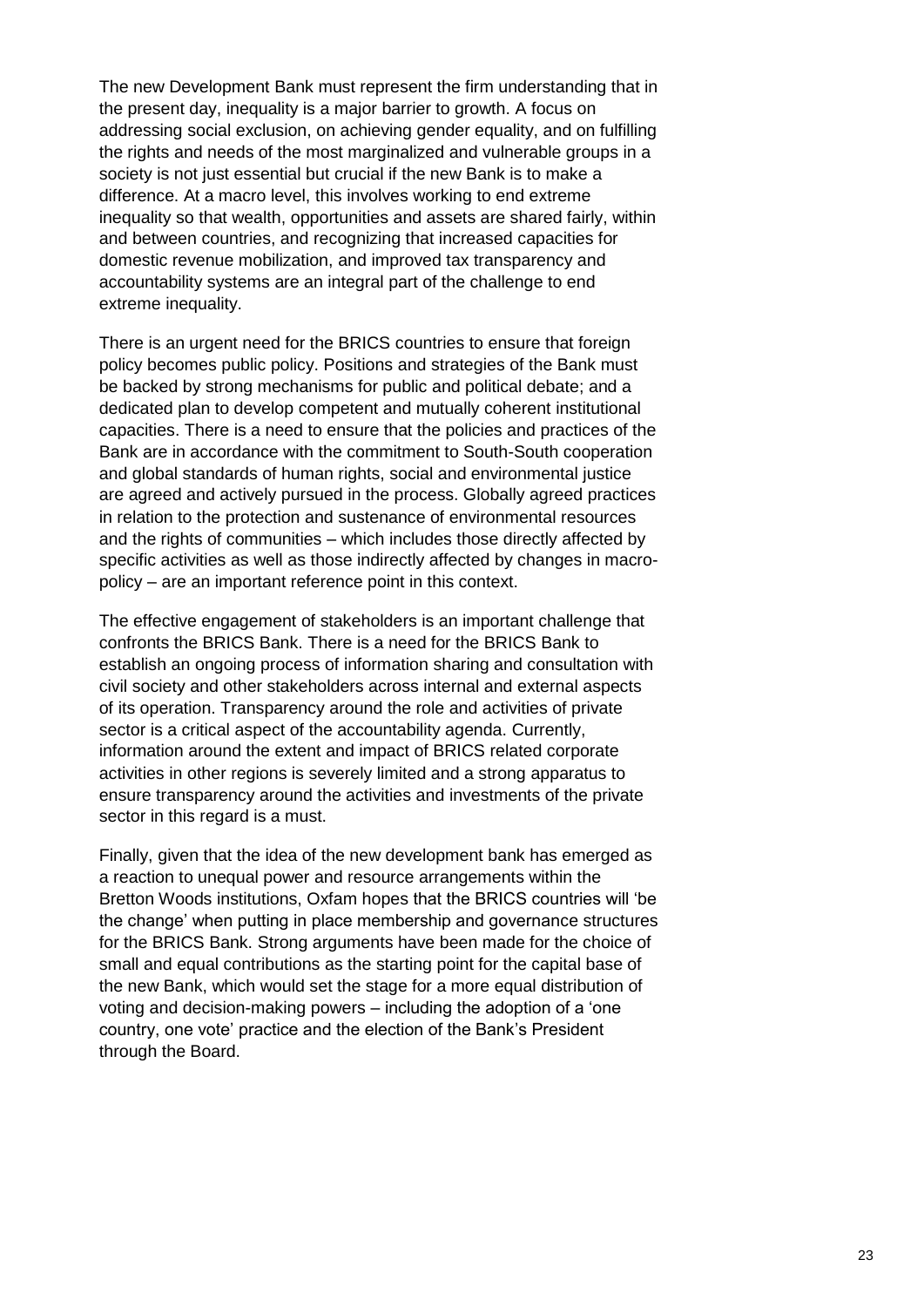# NOTES

- $1$  Oxfam (2013) 'BRICS Bank must put poverty and inequality reduction at heart of its mission', press release,<http://oxf.am/3vj>
- <sup>2</sup> [BRICS Summit: eThekwini](http://www.brics5.co.za/about-brics/summit-declaration/fifth-summit/) Declaration (2013) (para 13)[, http://www.brics5.co.za/fifth](http://www.brics5.co.za/fifth-brics-summit-declaration-and-action-plan/)[brics-summit-declaration-and-action-plan/](http://www.brics5.co.za/fifth-brics-summit-declaration-and-action-plan/)
- <sup>3</sup> [BRICS Summit: Delhi Declaration](http://www.cfr.org/brazil/brics-summit-delhi-declaration/p27805) (2012), [http://mea.gov.in/bilateral](http://mea.gov.in/bilateral-documents.htm?dtl/19158/Fourth+BRICS+Summit++Delhi+Declaration)[documents.htm?dtl/19158/Fourth+BRICS+Summit++Delhi+Declaration](http://mea.gov.in/bilateral-documents.htm?dtl/19158/Fourth+BRICS+Summit++Delhi+Declaration)

4 *Ibid*.

<sup>5</sup> Open Working Group on SDGs (2012) 'The future we want', Outcome document of the UN Conference on Sustainable Development, <http://sustainabledevelopment.un.org/futurewewant.html>

 $^6$  The World Bank Group (WBG) comprises the International Bank for Reconstruction and Development (IBRD), the International Finance Corporation (IFC), the International Development Association (IDA), the International Centre for Settlement of Investment Disputes (ICSID) and the Multilateral Investment Guarantee Agency (MIGA).

7 J. Lamont (2012) ['Zoellick throws support behind BRICS Bank',](http://www.ft.com/intl/cms/s/0/961513b6-7bc7-11e1-9100-00144feab49a.html#axzz35YYB8b1P) *Financial Times*, [http://www.ft.com/cms/s/0/961513b6-7bc7-11e1-9100-](http://www.ft.com/cms/s/0/961513b6-7bc7-11e1-9100-00144feab49a.html#axzz373giHXiP) [00144feab49a.html#axzz373giHXiP](http://www.ft.com/cms/s/0/961513b6-7bc7-11e1-9100-00144feab49a.html#axzz373giHXiP)

<sup>8</sup> Jim O'Neill, quoted in S. Preet, S. Sapra and A. Mehdi (2013, unpublished) 'Articulating a vision for a progressive Brics development bank', ICRIER and Oxfam India

9 *Ibid*.

 $10$  S. Morris (2014) 'Shaking up the [donor shakedown at the World Bank',](http://www.cgdev.org/sites/default/files/shaking-up-donor-shakedown-world-bank_final_0.pdf) Center for Global Development, p.2, [http://www.cgdev.org/sites/default/files/shaking-up-donor](http://www.cgdev.org/sites/default/files/shaking-up-donor-shakedown-world-bank_final_0.pdf)[shakedown-world-bank\\_final\\_0.pdf](http://www.cgdev.org/sites/default/files/shaking-up-donor-shakedown-world-bank_final_0.pdf)

<sup>11</sup> *Ibid*.

 $12$  The Special Drawing Right (SDR) is an international reserve asset, created by the IMF in 1969 to supplement the existing official reserves of member countries.

<sup>13</sup> The Export-Import Bank of China (2013) '2013 Annual Report', [http://english.eximbank.gov.cn/tm/en-AR/index\\_634\\_26391.html](http://english.eximbank.gov.cn/tm/en-AR/index_634_26391.html)

 $14$  J. Ghosh (2014) 'What will it take? Achieving sustainable industrialization in the BRICS and other developing countries', *G20 and BRICS Update*, Issue 19, Heinrich Böll Stiftung, p.10, [http://www.boell.de/sites/default/files/g20\\_update\\_19final.pdf](http://www.boell.de/sites/default/files/g20_update_19final.pdf)

<sup>15</sup> Report of the Secretary General, 'A life of dignity for all: Accelerating progress towards [the Millennium Development Goals and advancing the United Nations development](http://www.un.org/ga/search/view_doc.asp?symbol=A/68/202)  [agenda beyond 2015',](http://www.un.org/ga/search/view_doc.asp?symbol=A/68/202) United Nations General Assembly, 26 July 2013, <http://www.un.org/millenniumgoals/pdf/A%20Life%20of%20Dignity%20for%20All.pdf>

 $16$  K. Raworth (2012) 'A safe and just space for humanity: Can we live within the doughnut?', Discussion Paper, Oxfam,<http://oxf.am/oe8>

<sup>17</sup> R. Gower, C. Pearce, K. Raworth (2012) 'Left behind by the G20? How inequality and environmental degradation threaten to exclude poor people from the benefits of economic growth', Briefing Paper, Oxfam[, http://oxf.am/4VZ](http://oxf.am/4VZ)

<sup>18</sup> *Ibid*., p7

<sup>19</sup> *Ibid*., p9

<sup>20</sup> *Ibid*., p7

<sup>21</sup> *Ibid*., p32

 $22$  OECD (2011), quoted in C. Ivins (2013) 'Inequality Matters: BRICS Inequality Fact Sheet', Oxfam,<http://oxf.am/Uke>

<sup>23</sup> Open Working Group on SDGs (2012) *op. cit.*

 $24$  I. Neto, G. Zoccal and M. Viana (2013) 'Development Banks in the BRICS countries', IBASE and BRICS Policy Center,<http://issuu.com/ibase/docs/livreto.brics.ing.final>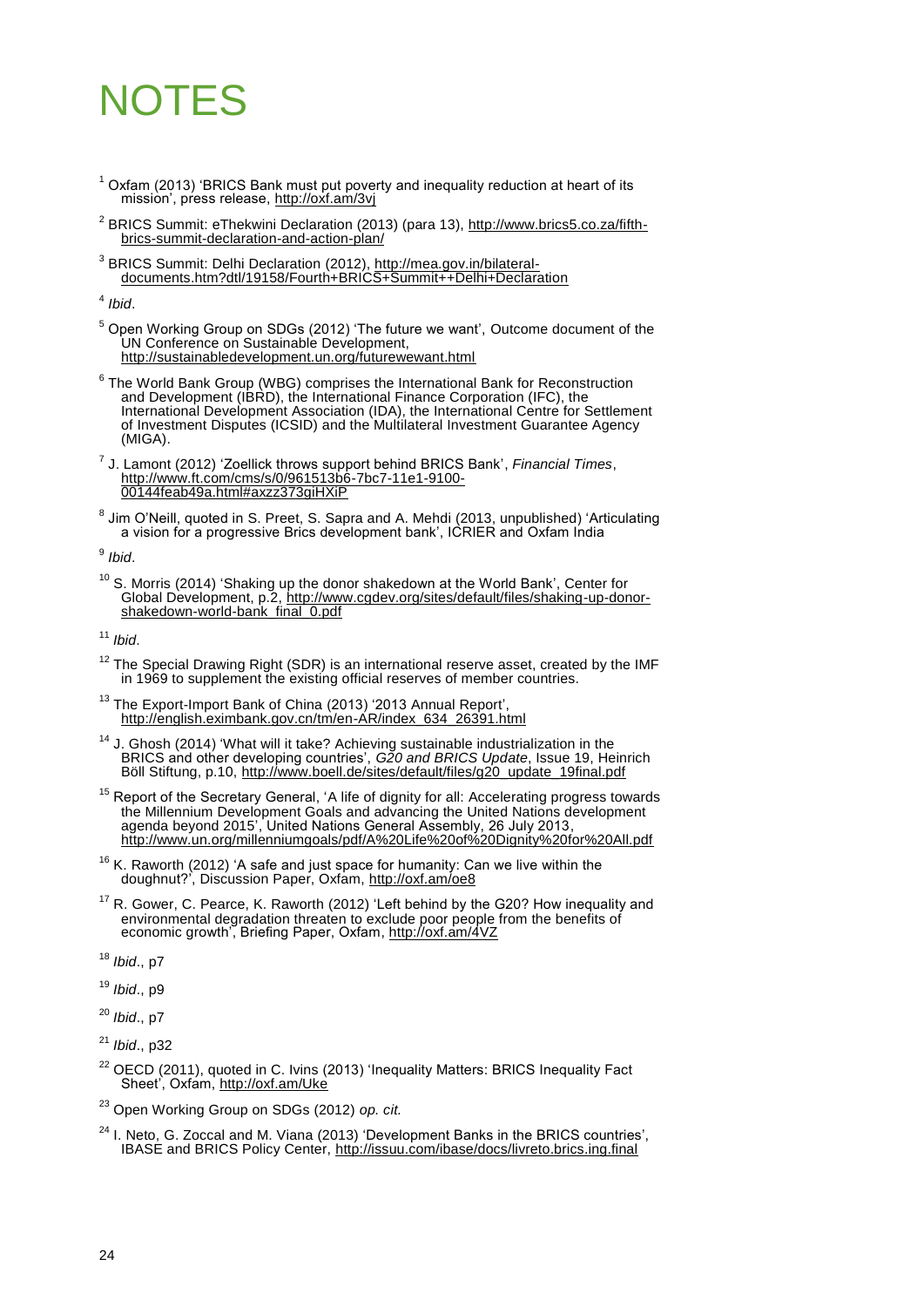$^{25}$  UN Secretary General (2011) 'Accelerating progress towards the Millennium [Development Goals: Options for sustained](http://www.ipc-undp.org/pressroom/files/ipc629.pdf) and inclusive growth and issues for [advancing the United Nations development agenda beyond 2015',](http://www.ipc-undp.org/pressroom/files/ipc629.pdf) UN General Assembly,

[http://www.un.org/en/development/desa/policy/untaskteam\\_undf/sgreport.pdf](http://www.un.org/en/development/desa/policy/untaskteam_undf/sgreport.pdf)

- $^{26}$  UNEP (2012) 'Global Outlook on SCP Policies: Taking action together', UNEP, [http://www.unep.org/10YFP/Portals/50150/downloads/publications/Global\\_Outlook/G](http://www.unep.org/10YFP/Portals/50150/downloads/publications/Global_Outlook/Global%20Outlook%20on%20SCP%20Policies%20FULL.pdf) [lobal%20Outlook%20on%20SCP%20Policies%20FULL.pdf](http://www.unep.org/10YFP/Portals/50150/downloads/publications/Global_Outlook/Global%20Outlook%20on%20SCP%20Policies%20FULL.pdf)
- <sup>27</sup> C. Ivins (2013) *op. cit*., p11

<sup>28</sup> *Ibid.*

<sup>29</sup> UN Habitat (2011) 'Infrastructure for Economic Development and Poverty Reduction in Africa', United Nations Human Settlements Programme, p14, <http://mirror.unhabitat.org/pmss/listItemDetails.aspx?publicationID=3074>

<sup>30</sup> *Ibid.*

- $31$  I. Ali and E. Pernia (2003) 'Infrastructure and Poverty Reduction What is the Connection', Asian Development Bank, [http://pcij.org/blog/wp](http://pcij.org/blog/wp-docs/Pernia_Ali_ADB.pdf)[docs/Pernia\\_Ali\\_ADB.pdf](http://pcij.org/blog/wp-docs/Pernia_Ali_ADB.pdf)
- <sup>32</sup> Asian Development Bank, 'Poverty Reduction Strategy', <http://www.adb.org/themes/poverty/strategy>
- $33$  Y. Bekhouche, L. D'Andrea Tyson, R. Hausmann and S. Zahidi (2013) 'The Global Gender Gap Report 2013', World Economic Forum, [http://reports.weforum.org/global-gender-gap-report-2013/#=](http://reports.weforum.org/global-gender-gap-report-2013/)

- $35$  Global Health Strategy Initiatives (2012) 'Shifting Paradigm: How the BRICS Are [Reshaping Global Health and Development'](http://ghsinitiatives.org/downloads/ghsi_brics_report.pdf), Global Health Strategy Initiatives, [http://www.ghsinitiatives.org/downloads/ghsi\\_brics\\_report.pdf](http://www.ghsinitiatives.org/downloads/ghsi_brics_report.pdf)
- <sup>36</sup> UN Secretary General (2011) *op. cit*., p17
- <sup>37</sup> C. Ivins (2013) *op. cit*., p3

<sup>38</sup> *Ibid*. (p4)

- $39$  OECD (2011) ['Special Focus: Inequality in Emerging Economies',](http://www.oecd.org/els/soc/49170475.pdf) OECD, <http://www.oecd.org/els/soc/49170475.pdf>
- $^{40}$  OECD (2011) 'Divided We Stand: Why Inequality Keeps Rising', OECD, <http://www.oecd.org/social/soc/dividedwestandwhyinequalitykeepsrising.htm>
- <sup>41</sup> UN Office for South-South Cooperation, 'What Is South-South Cooperation?', [http://ssc.undp.org/content/ssc/about/what\\_is\\_ssc.html](http://ssc.undp.org/content/ssc/about/what_is_ssc.html)
- $42$  Department of International Relations & Cooperation (2014) 'White Paper on South Africa's Foreign Policy', [http://www.pmg.org.za/report/20140312-white-paper-south](http://www.pmg.org.za/report/20140312-white-paper-south-africas-foreign-policy-department-international-relations-cooperation-briefing)[africas-foreign-policy-department-international-relations-cooperation-briefing](http://www.pmg.org.za/report/20140312-white-paper-south-africas-foreign-policy-department-international-relations-cooperation-briefing)
- <sup>43</sup> Information Office of the State Council (2011) 'China's Foreign Aid', [http://english.gov.cn/official/2011-04/21/content\\_1849913.htm](http://english.gov.cn/official/2011-04/21/content_1849913.htm)
- $44$  China is yet to create a separate aid agency despite having invested CNY 256.29bn (about \$41.17bn) in foreign aid by the end of 2009. Official figures provided in [China's White Paper on Foreign Aid](http://www.scio.gov.cn/ztk/dtzt/65/12/Document/1060805/1060805_2.htm) (2011)
- $45$  C. Wood (2014) 'South Africa: The Way Forward for the Brics New Development Bank', GEG Africa,<http://allafrica.com/stories/201403172410.html>
- <sup>46</sup> A. Soto (2014) 'BRICS Emerging Nations close to launching Bank; to start lending in [2016',](http://in.reuters.com/article/2014/05/29/brics-banking-idINKBN0E92DI20140529) *Reuters*, 30 May, [http://in.reuters.com/article/2014/05/29/brics-banking](http://in.reuters.com/article/2014/05/29/brics-banking-idINKBN0E92DI20140529)[idINKBN0E92DI20140529](http://in.reuters.com/article/2014/05/29/brics-banking-idINKBN0E92DI20140529)
- $^{47}$  D. Kapur and A. Raychaudhuri (2014) 'Rethinking the Financial Design of the World Bank', Center for Global Development, Working Paper 352, [http://www.cgdev.org/publication/rethinking-financial-design-world-bank-working](http://www.cgdev.org/publication/rethinking-financial-design-world-bank-working-paper-352)[paper-352](http://www.cgdev.org/publication/rethinking-financial-design-world-bank-working-paper-352)

- <sup>49</sup> S. Preet, S. Sapra and A. Mehdi (2013, unpublished) *op. cit.*
- <sup>50</sup> 'About the Equator Principles', [http://www.equator-principles.com/index.php/about](http://www.equator-principles.com/index.php/about-ep/governance-and-management/38-about/about/195)[ep/governance-and-management/38-about/about/195](http://www.equator-principles.com/index.php/about-ep/governance-and-management/38-about/about/195)

<sup>34</sup> C. Ivins (2013) *op. cit.*

<sup>48</sup> *Ibid*. (p3)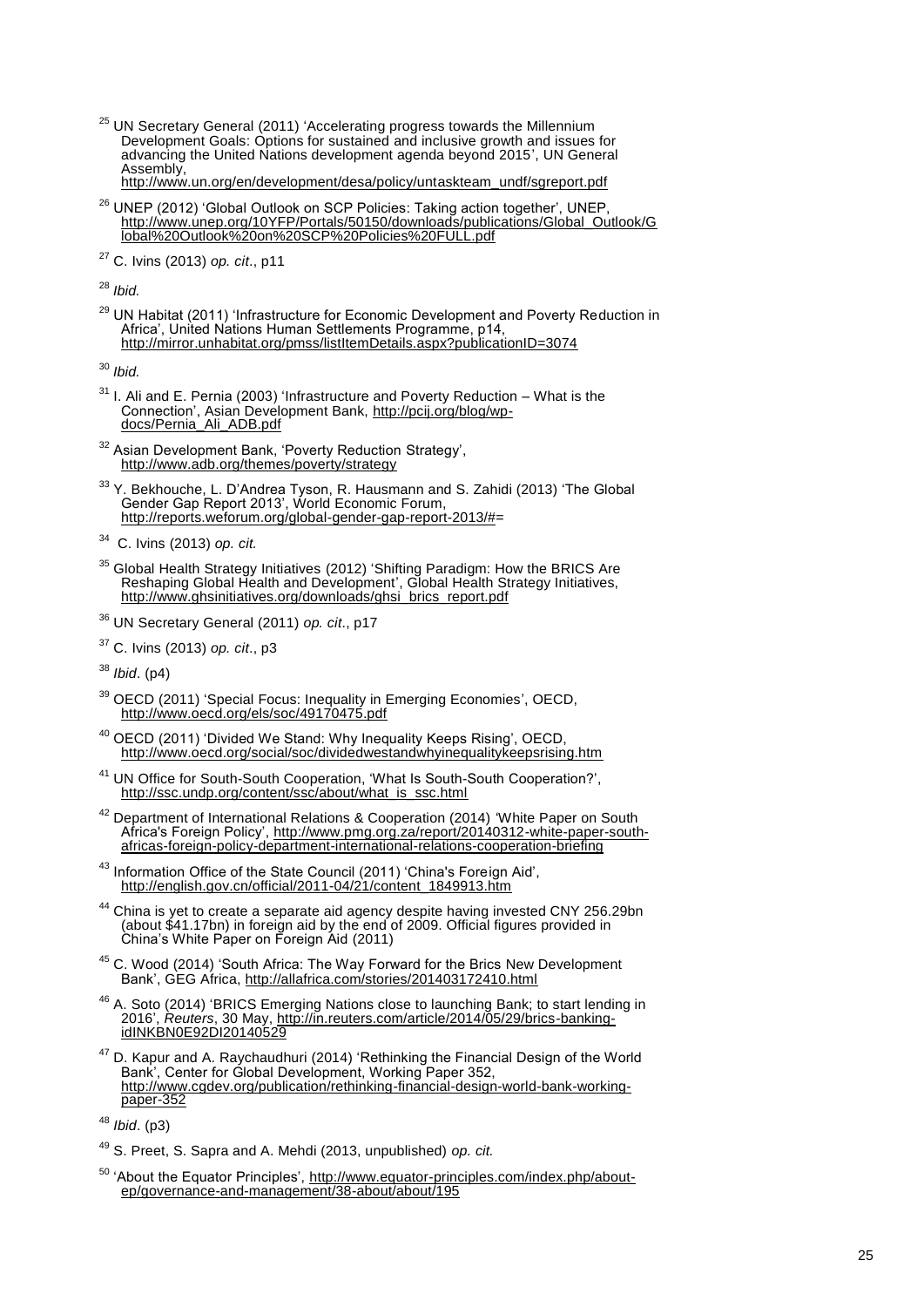- <sup>51</sup> 'Designated Countries', [http://www.equator-principles.com/index.php/ep3/designated](http://www.equator-principles.com/index.php/ep3/designated-countries)**countries**
- $52$  L. German, G. Schoneveld and E. Mwangi (2011) ['Contemporary processes of large](http://www.cifor.org/publications/pdf_files/OccPapers/OP-68.pdf)[scale land acquisition by investors: Case studies from sub-Saharan Africa',](http://www.cifor.org/publications/pdf_files/OccPapers/OP-68.pdf) CIFOR, p23, [http://www.cifor.org/publications/pdf\\_files/OccPapers/OP-68.pdf](http://www.cifor.org/publications/pdf_files/OccPapers/OP-68.pdf)
- <sup>53</sup> Zambia Development Agency (2011) 'Investor Guide Handbook', p.9-10
- <sup>54</sup>J. Kwakkenbos (2012) 'Private profit for public good: Can investing in private companies deliver for the poor?', Eurodad, [http://eurodad.org/files/integration/2012/05/Private\\_profit\\_report\\_eng-VF5.pdf](http://eurodad.org/files/integration/2012/05/Private_profit_report_eng-VF5.pdf)
- $55$  A. Biswas and A. Dubey (2014) 'Indian Private Agro-investments in Zambia: A Case Study', Working Paper XXVI, Oxfam India, [http://www.oxfamindia.org/sites/default/files/Indian%20agro%20investments%20in%](http://www.oxfamindia.org/sites/default/files/Indian%20agro%20investments%20in%20Zambia%20FINAL%20wp.pdf) [20Zambia%20FINAL%20wp.pdf](http://www.oxfamindia.org/sites/default/files/Indian%20agro%20investments%20in%20Zambia%20FINAL%20wp.pdf)
- $56$  S. Schlesinger (2013) 'Brazilian Cooperation and Investments in Africa: The Case of ProSavana in Mozambique', TEMTI Series of Economic Perspectives on Global Sustainability, FASE, [http://cmsdata.iucn.org/downloads/temti\\_ep\\_01\\_2014.pdf](http://cmsdata.iucn.org/downloads/temti_ep_01_2014.pdf)
- <sup>57</sup> 'Hydropower Sustainability Assessment Protocol', <http://www.hydrosustainability.org/Protocol.aspx>